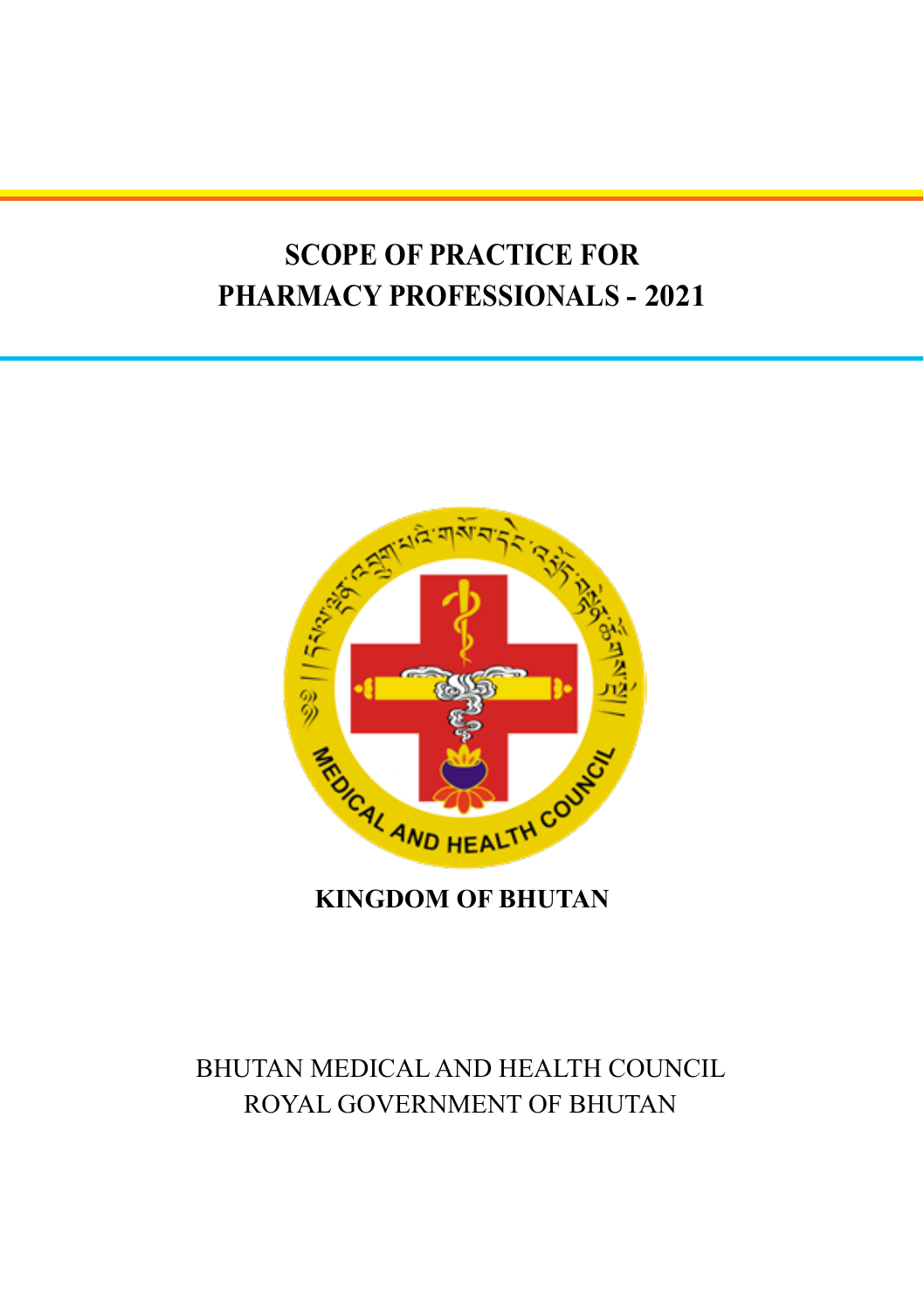## **SCOPE OF PRACTICE FOR PHARMACY PROFESSIONALS**



**KINGDOM OF BHUTAN** 

Bhutan Medical and Health Council Royal Government of Bhutan 2021

*Scope of Practice for Pharmacy Professionals* **1**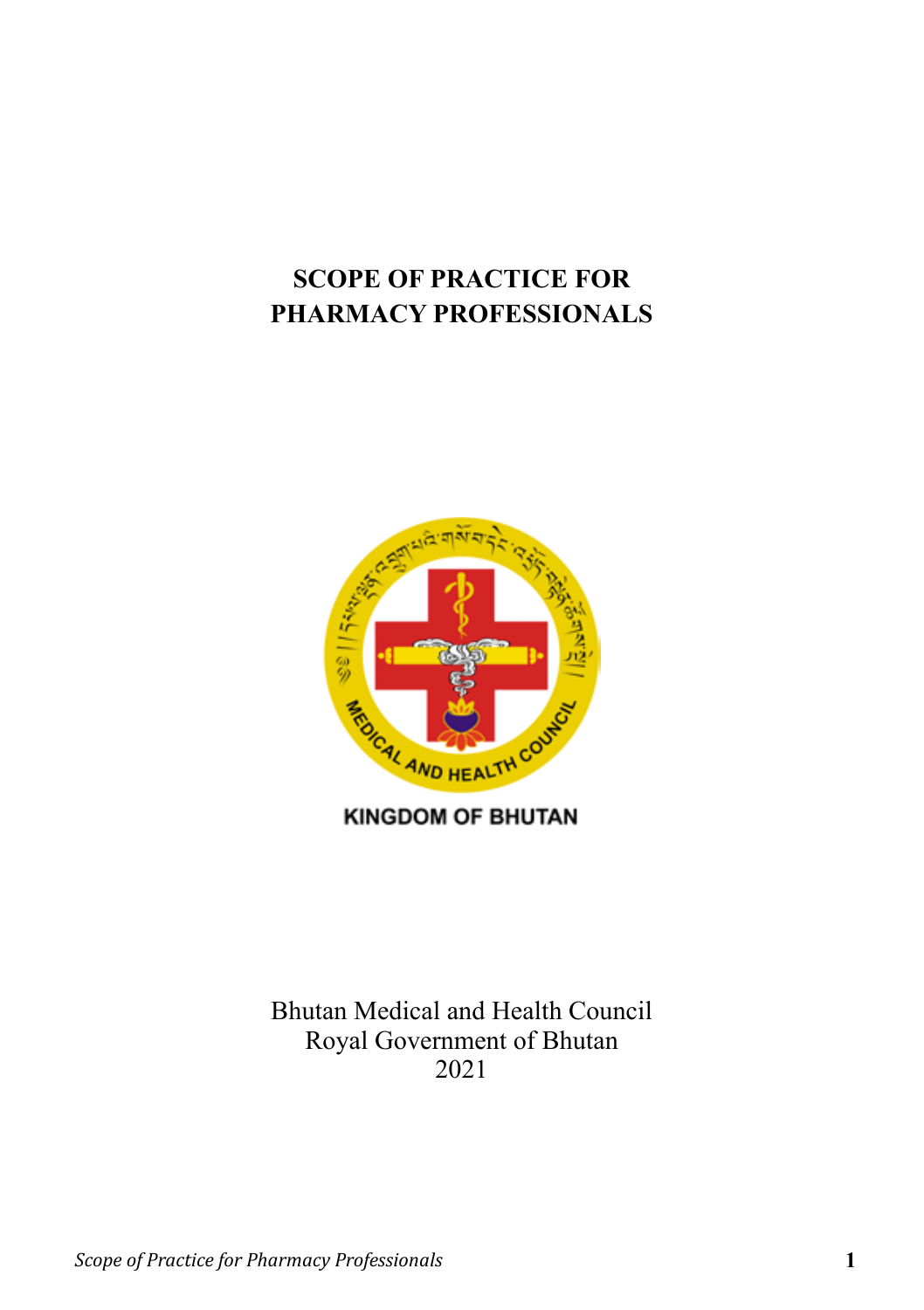©2021 Bhutan Medical and Health Council Autonomous Government Agency Tel: +975-2-331102 www.bmhc.gov.bt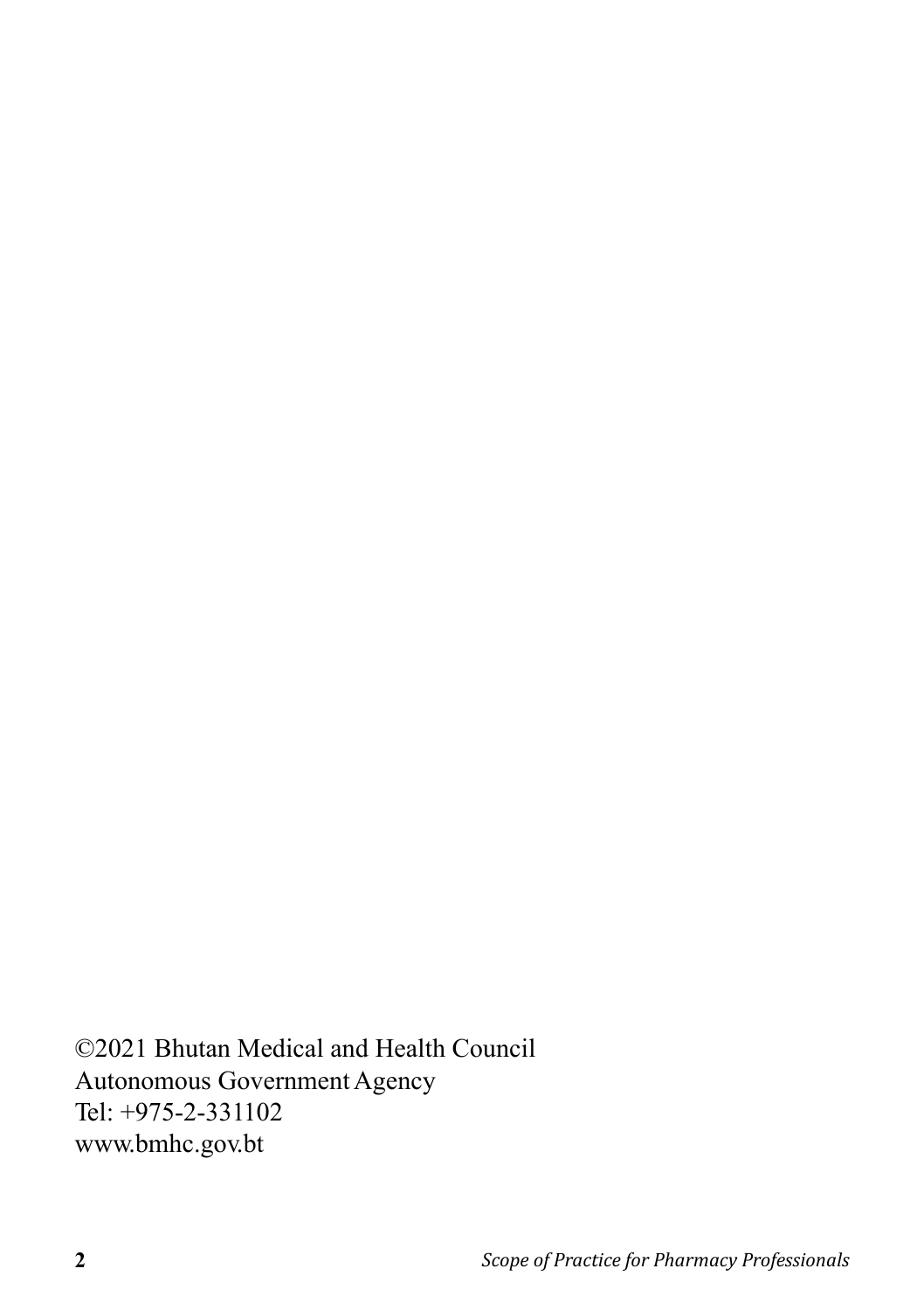## **Table of Contents**

| <b>PREAMBLE</b>                            | $\overline{\mathbf{4}}$ |
|--------------------------------------------|-------------------------|
| <b>APPLICATION</b>                         | $\overline{\mathbf{4}}$ |
| <b>STATEMENT</b>                           | $\overline{\mathbf{4}}$ |
| <b>COMPETENCY</b>                          | $\overline{7}$          |
| <b>ROLES AND RESPONSIBILITIES</b>          | 9                       |
| <b>ACCOUNTABILITY</b>                      | 12                      |
| <b>CONTINUOUS PROFESSIONAL DEVELOPMENT</b> | 12                      |
| <b>DELEGATION AND SUPERVISION</b>          | 13                      |
| PRACTICE SETTING                           | 13                      |
| <b>COLLABORATIVE PRACTICE</b>              | 14                      |
| <b>DEFINITIONS</b>                         | 14                      |
| <b>REFERENCES</b>                          | 16                      |
| <b>APPENDIX A</b>                          | 17                      |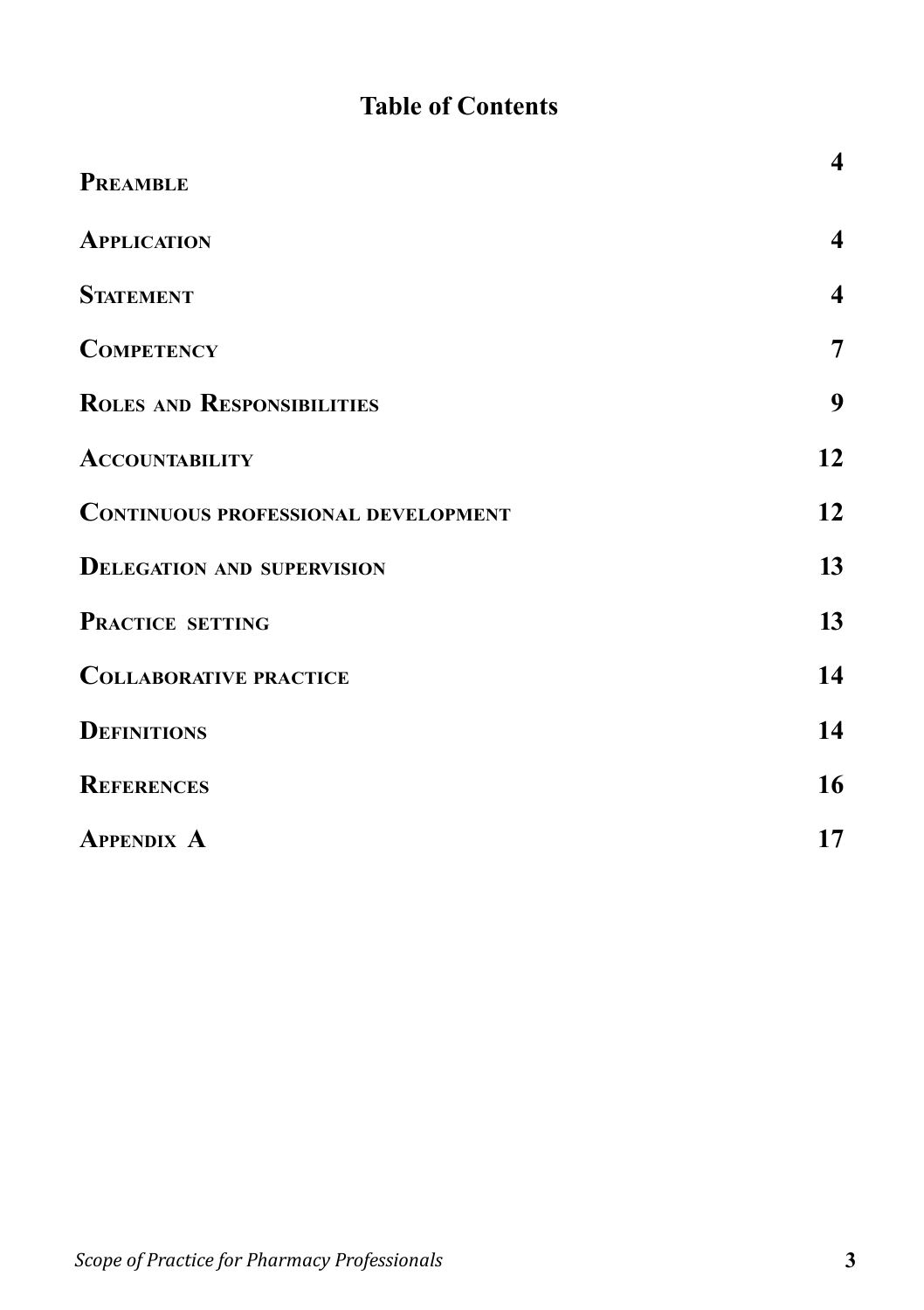### **Preamble**

Under the power vested in the General Body by the Chapter VI Section (i) of the Medical and Health Council Act 2002, Kingdom of Bhutan, the General Body of the Council during its 14th General Body Meeting held on 25th August 2021 approved this document.

### **Short Title**

Scope of Practice for Pharmacy Professionals (2021).

#### **Commencement**

This document shall come into effect from 1st January 2022.

#### **Supersession**

This document shall supersede the provisions of existing guideline, notifications and circulars that are inconsistent with this Scope of Practice.

#### **Application**

This document describes the scope of practice for all the pharmacy professionals (Specialist pharmacist, Clinical pharmacist, Pharmacist and Pharmacy Technician) registered with the Bhutan Medical and Health Council and practicing in the healthcare centres and community pharmacies (i.e. Competent Persons).

#### **Statement**

Medicines and medical supplies are one of the essential building blocks of the healthcare system. These products are vital for the prevention and treatment of diseases. However, without the proper management and use, the potential benefits of these products are often not realized. Pharmacy professionals are not only trained in the management of the distribution of medicines and medical supplies but also engage in efforts to ensure the safe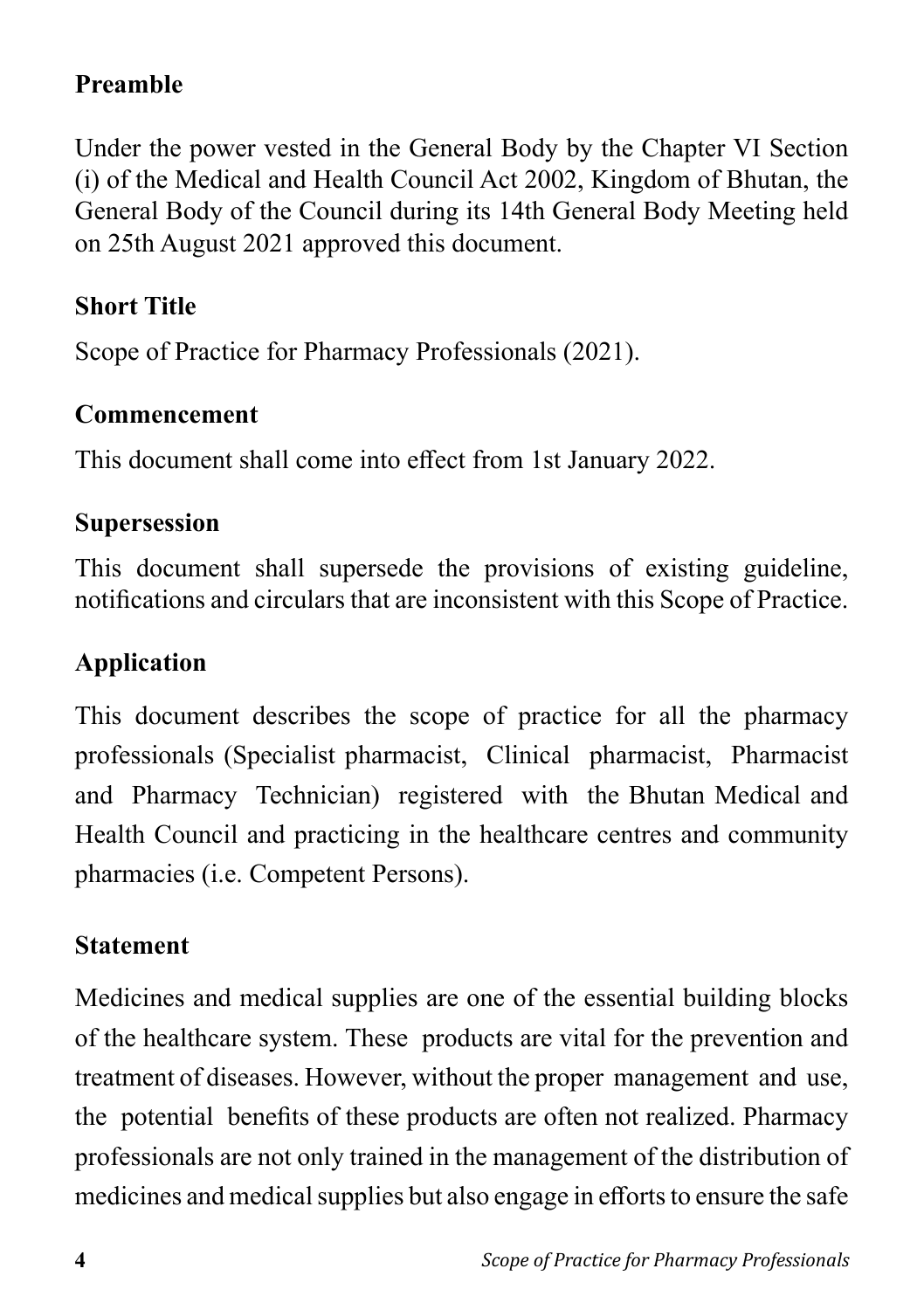and efficacious use of medicines. The pharmacy professionals are involved in all the processes of medicine use beginning with the receipt of the stock till consumption of medicines by the patients. Pharmacy professionals should be thorough with the pharmaceutical care processes involved in ensuring prescriptions for medications are appropriate to the patient's needs; instructions for use are clear; medicine–medicine and medicine– food interactions are prevented; and known and predictable adverse medicine reactions, including allergies and other contraindications, are avoided. Monitoring treatment outcomes to verify effectiveness and adverse medicine events is also an important part of the process of use of medicines. The patient-oriented role of pharmaceutical care should be complemented by the expertise in stock management of medicines, formulary management and formulation sciences.

Pharmacy professionals serve as a bridge between other healthcare professionals and patients through the provision of Good Pharmacy Practice. The practice of pharmacy should continually optimize patient safety and quality of services through effective use of emerging technologies and competency-based training.

Pharmacy professionals are also involved in public health functions through research, policy development, administering immunizations and work in partnership with hospitals, health systems and regulatory agencies to advance health and wellness thereby helping to reduce hospital admissions and readmissions.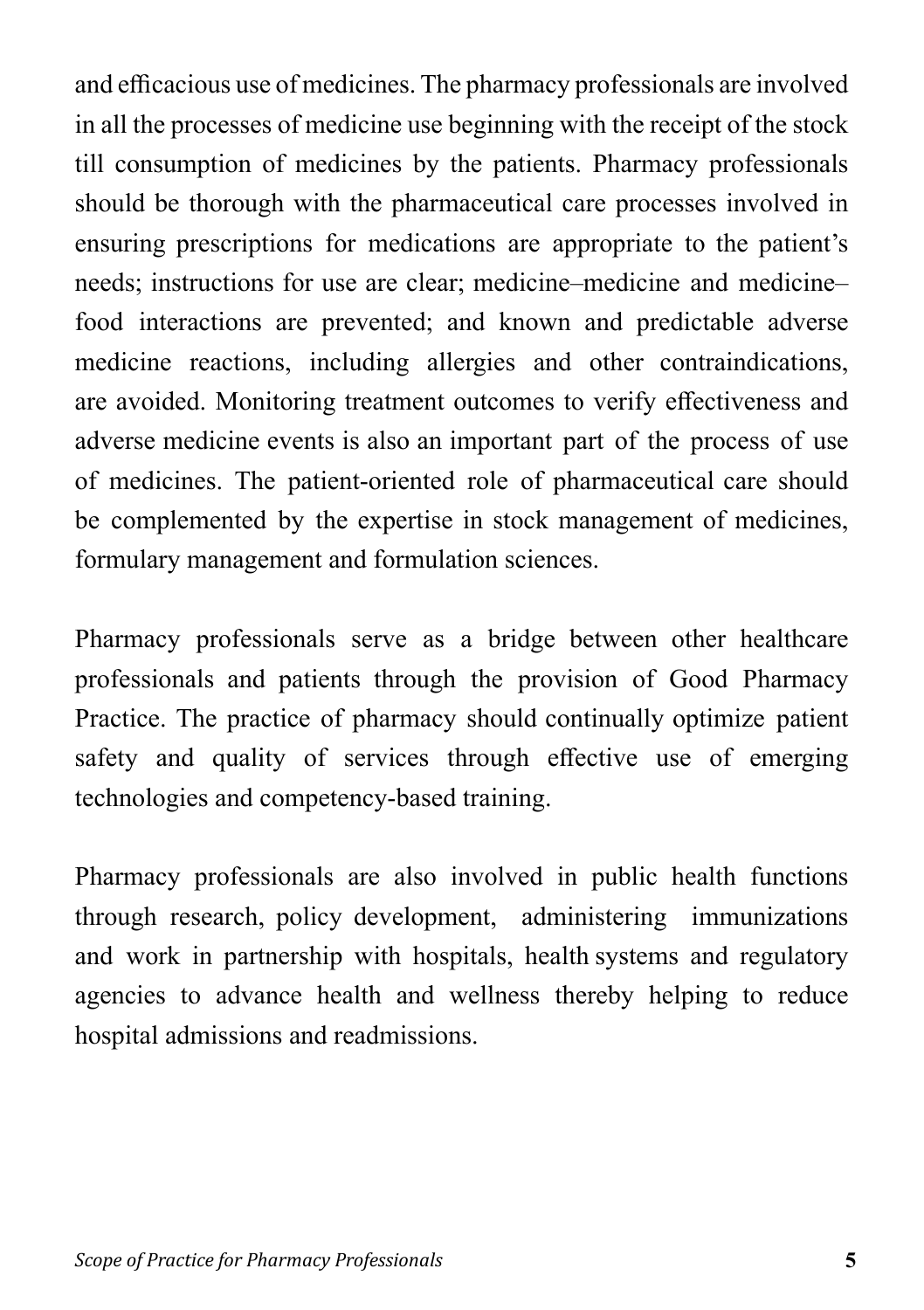#### **2.1 The professional service framework for pharmacy professionals**



**Fig 1.** The pharmacy service is considered to be effective if it satisfies all the three components which is by making the pharmaceutical product **Safe, Available and Quality**. In-order to achieve these components one must acquire the qualities of 1**. Expert professional practice 2. Collaborative working relationship 3. Leadership 4. Management 5. Education and 6. Research.**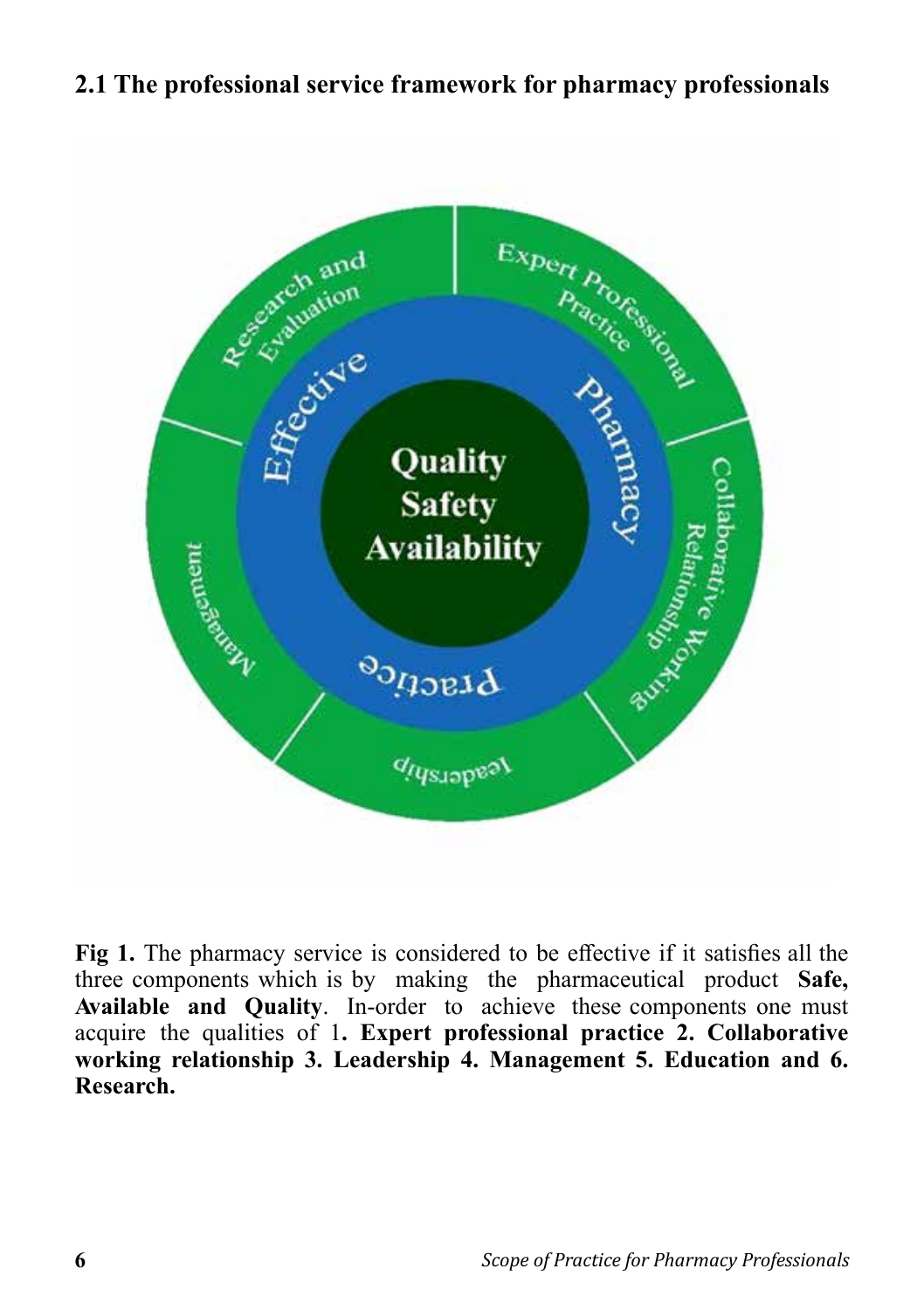| <b>Expert Professional Practice</b><br>Provides specialized and<br>professional expertise.<br>Promotes reasoning and<br>judgement. Harnesses<br>professional autonomy.                                 | <b>Collaborative working</b><br>relationship<br>Communicates effectively.<br>Builds teamwork and<br>collaboration.                                                                                         |
|--------------------------------------------------------------------------------------------------------------------------------------------------------------------------------------------------------|------------------------------------------------------------------------------------------------------------------------------------------------------------------------------------------------------------|
| Leadership<br>Sets strategic context and<br>vision. Supports effective<br>governance. Promotes<br>innovation for service<br>development.<br>Provides motivational<br>support.                          | <b>Management</b><br>Implements national<br>priorities. Promotes proper<br>resource utilization. Ensures<br>standards of practice.<br>Plans and manages risks.                                             |
| <b>Education, Training and</b><br>Development<br>Acts a role model. Provides<br>mentorship.<br>Conducts education<br>& training. Enhances<br>professional development.<br>Develops educational policy. | <b>Research and Evaluation</b><br>Identifies gaps in the<br>evidence base. Develops,<br>evaluates and supervises<br>research.<br>Applies evidence-based<br>practice. Establishes<br>research partnerships. |

### **Competency**

To be able to practice effectively in diverse and challenging fields, pharmacy professionals must possess many key attributes, including subject knowledge, technical and practical skills, interpersonal skills and critical thinking. One must also possess a growth mindset, high emotional intelligence, be open-minded and inculcate lifelong learning habits. Pharmacy practitioners are expected to continually re-evaluate and upgrade their skills to cope with challenges in their day-to-day practice.

**1. Expert professional practice** - Pharmacy professionals must be able to meet the patients' health and drug-related needs to achieve the treatment goals. They must be able to apply basic and specialist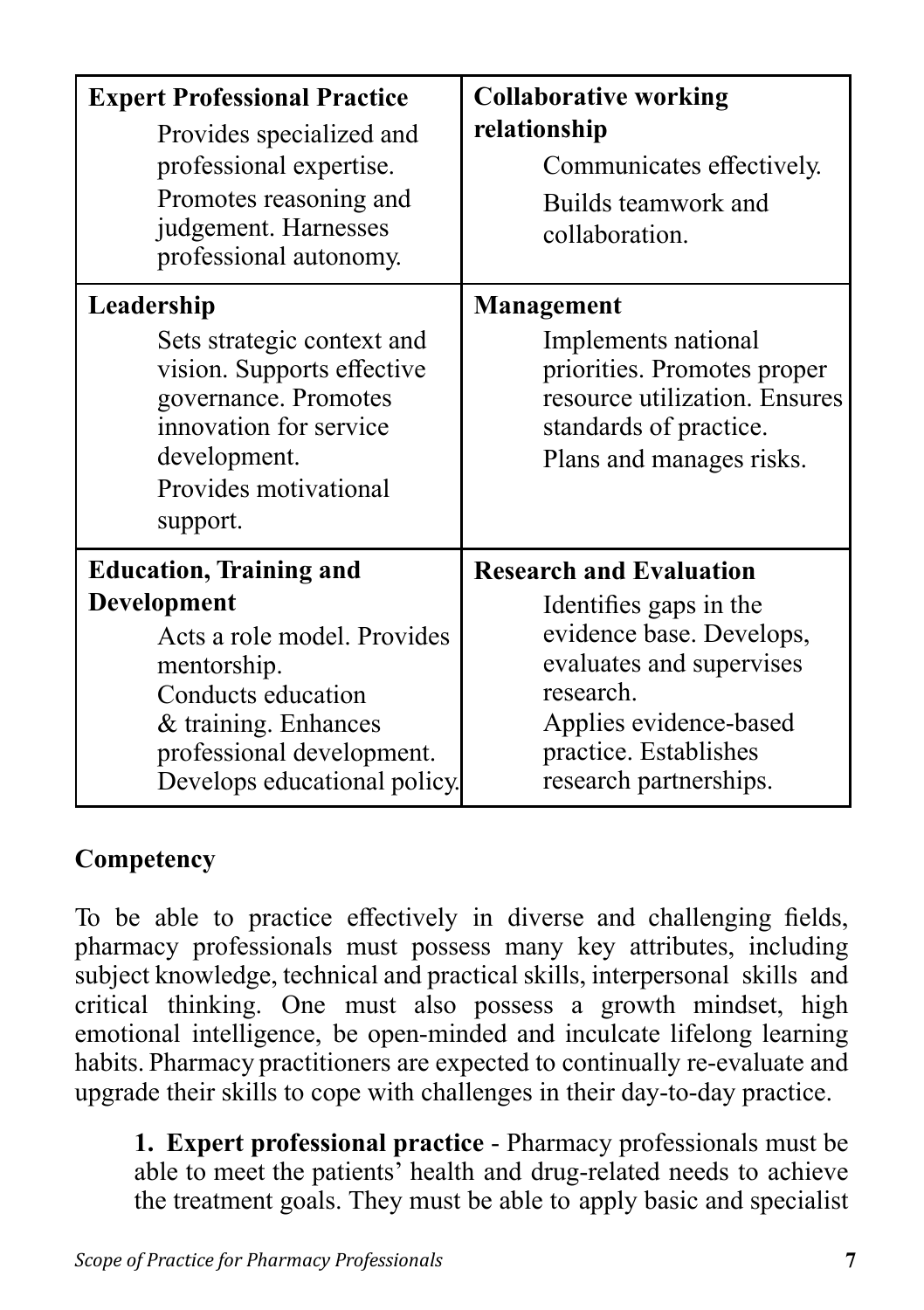expertise to ensure responsible provision of drug therapy. Pharmacy professionals must practice within legal requirements, demonstrate professionalism, and uphold professional standards of practice, codes of ethics, conduct, etiquette and national policies.

**2. Collaborative working relationships -** Pharmacy professionals must be able to work in collaboration with healthcare teams to optimize patient safety and improve patient outcomes. Pharmacy professionals must communicate effectively with patients, within the pharmacy team, other health professionals and the general public in providing education to promote and support optimal patient care and wellbeing. Using the available resources they must be able to manage work issues and maintain interpersonal relationships with colleagues and caregivers.

**3. Leadership -** Pharmacy professionals must be able to set vision, strategic directions, foster teamwork and provide leadership to promote effective governance of pharmacy services. He/she must exhibit the highest level of integrity and be able to inspire others.

**4. Management** - Pharmacy professionals must be able to implement and evaluate standards of practice and align their activities with the national policies. There must also develop plans for resource mobilization and mitigation of risk.

**5. Education, training & development -** Pharmacy professionals must be up-to-date with evidence-based practice through continuous professional development. They should be able to impart training and education related to pharmacy service to pharmacy professionals and other healthcare professionals. They should continuously mentor their fellow colleagues and pharmacy students for professional development.

**6. Research & evaluation -** Pharmacy professionals must be able to carry out research related to pharmacy sciences independently and recommend policy interventions. They should be able to review, critically analyze and apply evidence into daily practice.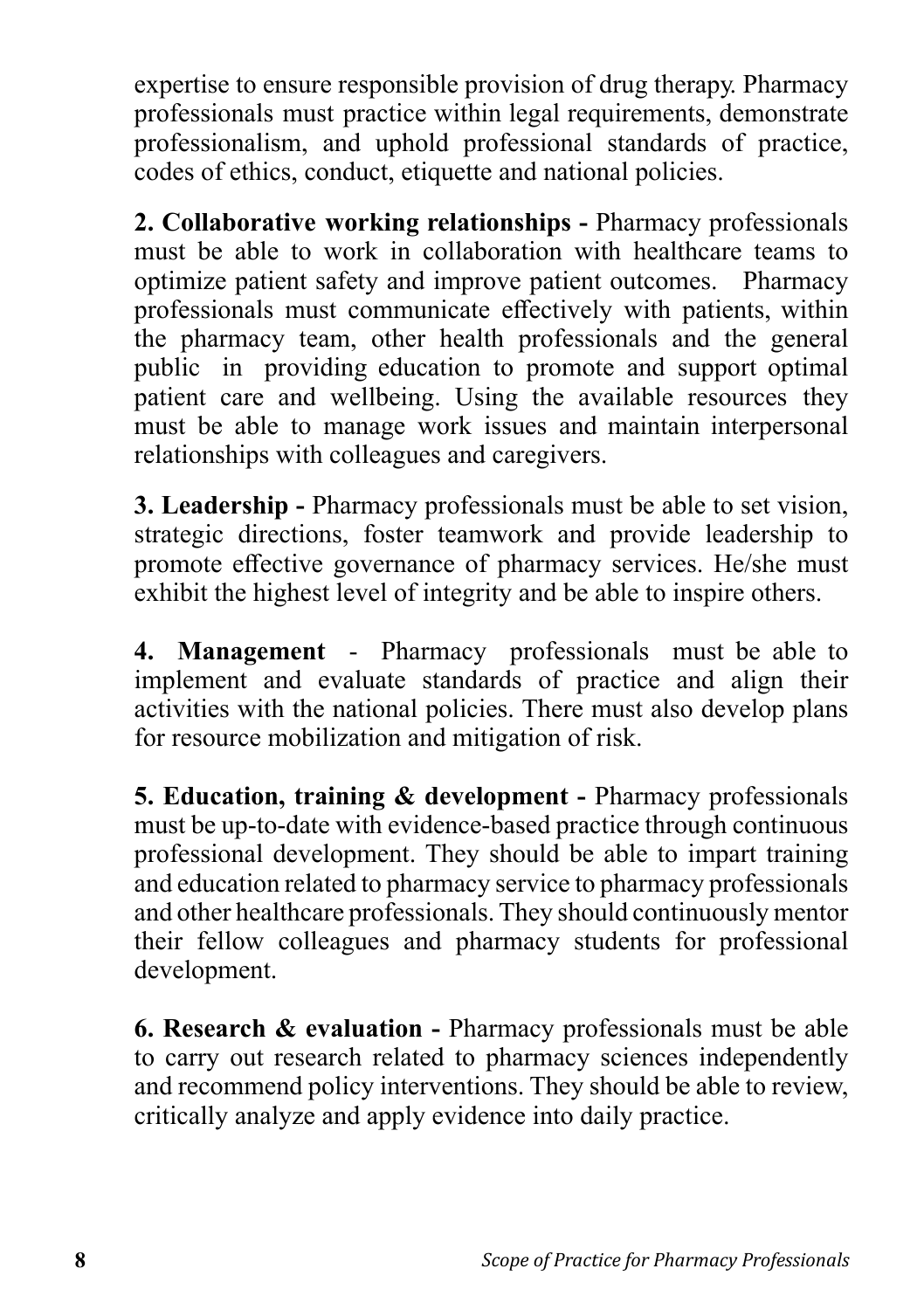### **Roles and Responsibilities**

### **Specialist Pharmacist**

- Provide leadership in pharmaceutical governance.
- Set vision and strategic direction for pharmaceutical care and management.
- Enhance networking and partnership with the other professionals.
- Oversee the execution of all pharmaceutical services.
- Provide specialist pharmacy services and consultation.
- Provide expert input to the relevant programs/agencies on the areas of pharmaceutical management/pharmacoeconomic analysis/medicines regulation and control.
- Provide medication and practice related education and training of the pharmacy professionals and other healthcare workers
- Lead research in relevant areas.

### Clinical Pharmacist

- Evaluate patient-specific pharmacotherapeutic regimens and recommend modification of dosage and schedule to prevent or resolve medication-related problems.
- Evaluate patient's therapeutic outcome based on patient's history and clinical laboratory test results.
- Conduct therapeutic drug monitoring for drugs with narrow therapeutic index.
- Coordinate antimicrobial stewardship activities to promote rational use of antimicrobials.
- Oversee pharmacovigilance activities in the healthcare facilities.
- Evaluate treatment outcome and provide follow-up services.
- Conduct medicine use evaluation (MUE) and recommend corrective interventions.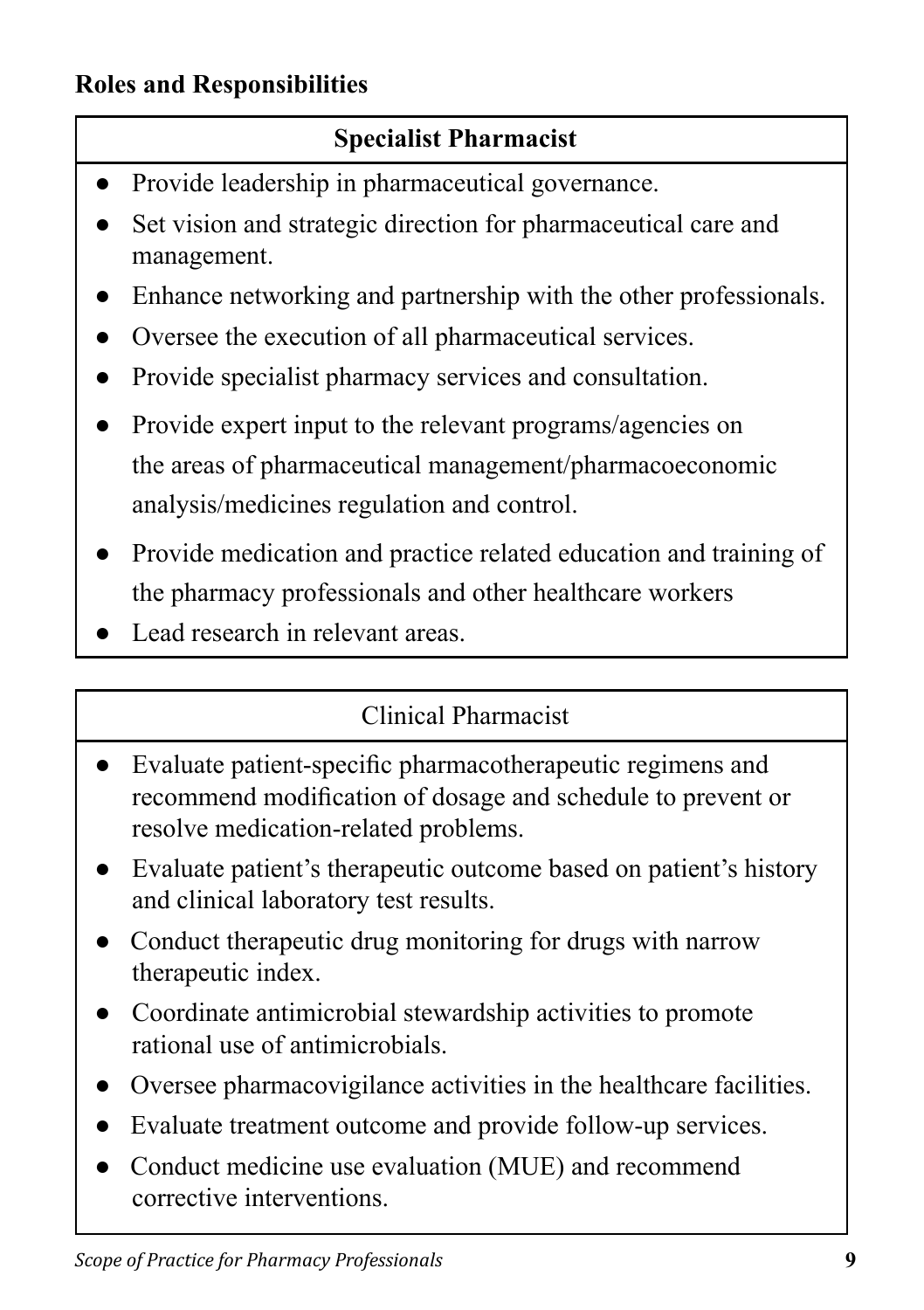- Participate in pharmacoeconomic analysis.
- Coordinate hospital therapeutic committee (THC) meetings.
- Carryout education and training on rational use of medicine.
- Provide counseling to patients and/or caregivers about the proper use and effects of medications.
- Conduct research and promote evidence-based practices.
- Monitor compliance to Good Pharmacy Practices such as compounding, supplies management and dispensing practices.
- Implement Code of Conduct and professional standards.
- Comply with the national regulatory standards and requirements.

### Pharmacist

- Interpret prescription and dispense medications.
- Detect and intervene to resolve medication-related problems.
- Collect and analyze information related to drug therapy.
- Provide patient education on appropriate use of medication.
- Review medication doses and dosage schedules for a specific patient.
- Advise specific patients on medication use to improve compliance.
- Promote public awareness on medication safety and rational use.
- Conduct prescription surveys and disseminate information to relevant stakeholders.
- Provide drug information to healthcare workers and patients. .
- Review prescriptions for errors, therapeutic appropriateness, and individual dose adjustment.
- Provide drug information to other healthcare professionals.
- Carry out pharmaceutical stock management and monitoring.
- Perform quality inspection of pharmaceutical products.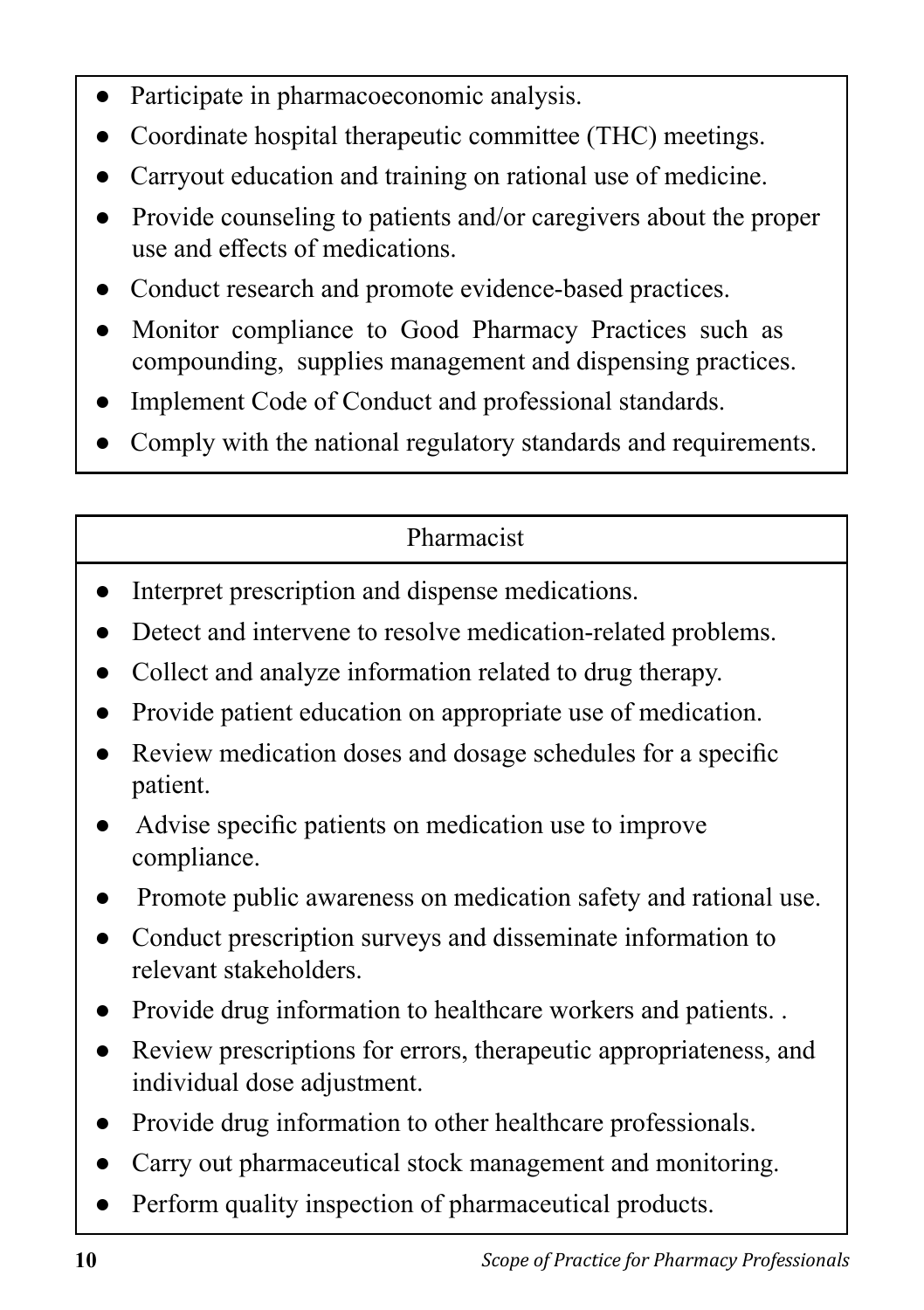- Identify, record and report adverse drug reactions.
- Supervise and mentor Pharmacy Technicians.
- Prepare guidelines for drug use within the hospital and implement hospital regulations
- Monitor quality of extemporaneous preparation and specialized products.
- Participate in antimicrobial stewardship activities.
- Participate in hospital therapeutic committee activities and medicine use evaluation.
- Conduct research and promote evidence-based practices.
- Monitor compliance to Good Pharmacy Practices such as compounding, supplies management and dispensing practices.
- Implement Code of Conduct and professional standards.
- Comply with the national regulatory standards and requirements.

### Pharmacy Technician

- Check the prescription for completeness, calculate dose, pack, label, record and dispense medication with proper counseling.
- Collect, compile and submit reports such as product quality issues, prescription, and morbidity
- Report adverse drug reaction to pharmacovigilance centre.
- Perform medication reconciliation in consultation with pharmacists.
- Assist pharmacists in investigational drugs studies.
- Administer injections in out-patient settings.
- Carry out extemporaneous compounding.
- Prepare sterile formulations in aseptic condition.
- Carry out pharmaceutical stock management as per Good Storage Practices.
- Refill medications in the wards.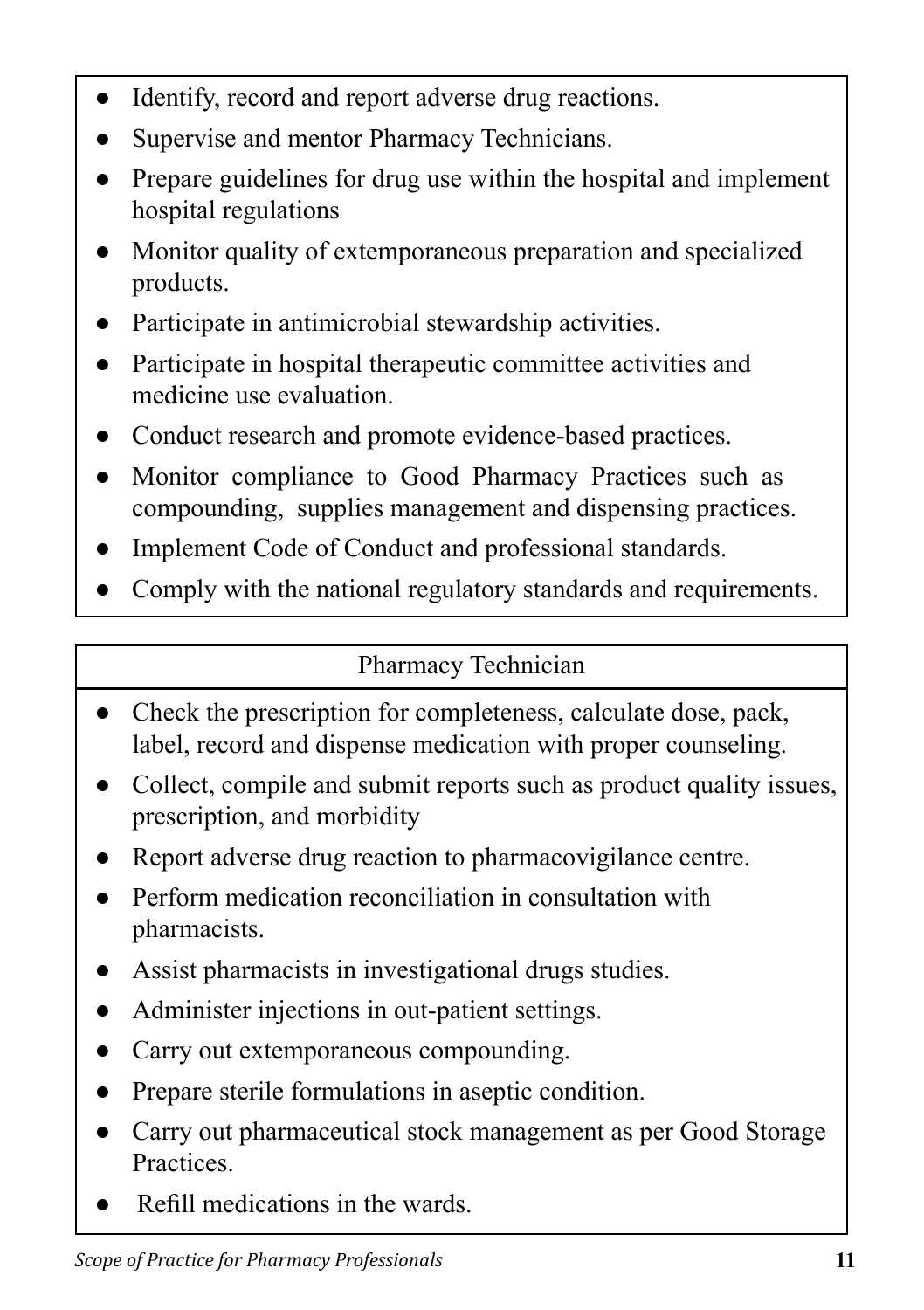- Carry out bedside dispensing in the wards.
- Comply with Good Pharmacy Practices.
- Comply with Ethical Code of Conduct and professional standards.
- Comply with the national regulatory standards and requirements.

### **Accountability**

Accountability should be the cornerstone for every pharmacy professional and they should be accountable for the decisions they make in their practice. They should be accountable to the patient, the public, the regulatory body, employer and any relevant supervisory authority.

### **Continuous professional development**

New research and developments are taking place rapidly in the field of pharmacy. Everyday new drugs and drug formulations are being discovered. Pharmacy professionals are required to update their skills and knowledge to attain development and advancement in career, role or professional duties. Continuing professional development (CPD) for pharmacy professionals is a statutory requirement to demonstrate competence and ensure safety to practice  $(3)$ . Professional development and personal developments are required in order to maintain and enhance professional standards and to provide quality, competent and safe pharmaceutical care to patients. That encompasses the experiences, activities and processes contributing towards the development of pharmacy professionals as competent healthcare professionals. Continuing professional development is, therefore, a lifelong process of both structured and informal learning. It should consist of planned learning experiences which are designed to augment the knowledge, skills and attitudes of registered pharmacy professionals for the enhancement of practice, education, leadership and researchers.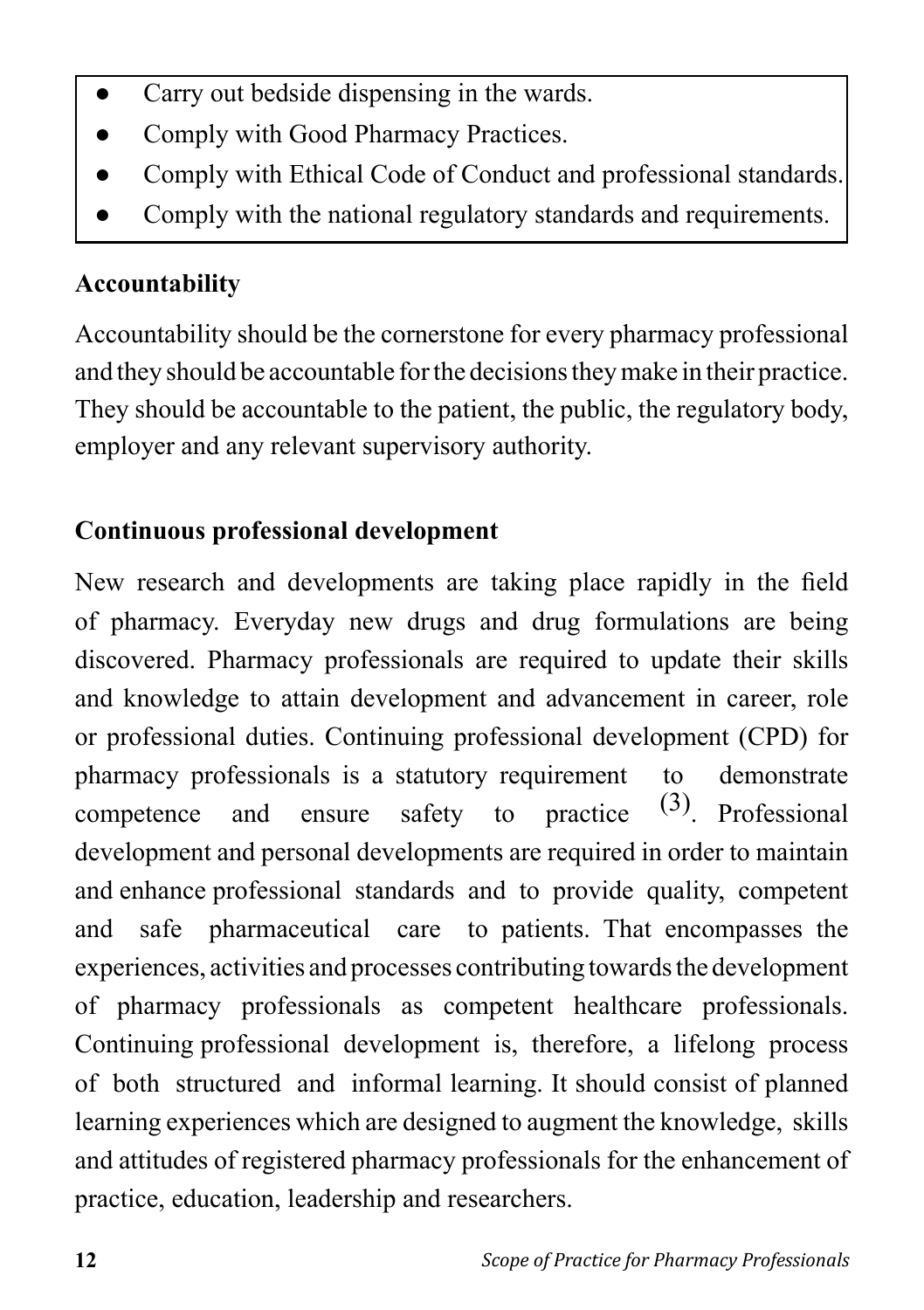#### **Delegation and supervision**

Pharmacy professionals as members of a multidisciplinary healthcare team may be required to delegate, supervise and educate pharmacy students in providing safe patient care. The pharmacy professionals who have the authority may delegate his/her responsibility or activity that is normally within the scope of practice provided necessary and appropriate level of supervision required by the delegate is provided. Delegation of responsibility and roles must be based on the level of knowledge and skills of the person to whom it is delegated. The senior pharmacy professionals must supervise the work conducted by the colleagues.

#### **Practice setting**

Practice settings can include outpatient pharmacy, inpatient pharmacy, compounding units, pediatric pharmacy and community pharmacy. In an outpatient setting, patient care is the most important responsibility. In line with the good dispensing practice, OPD pharmacy provides patient counseling and ensures that appropriate medicines are prescribed and dispensed appropriately so that patients can get maximum benefit with minimal side effects. This department involves all disciplines to provide a functional and accurate method of medication dispensing preparation, administration, proper storage, packaging, labeling, distribution and record keeping of medication.

Inpatient pharmacy has a direct role in bedside patient care partnering and collaborating with a multidisciplinary team. They play a vital role in providing drug information to healthcare professionals and caregivers. The pharmacist and pharmacy technician deliver pharmaceutical care in wards, identify drug related problems, report and monitor adverse drug reactions (ADRs), promote rational use of drugs, daily dosing in wards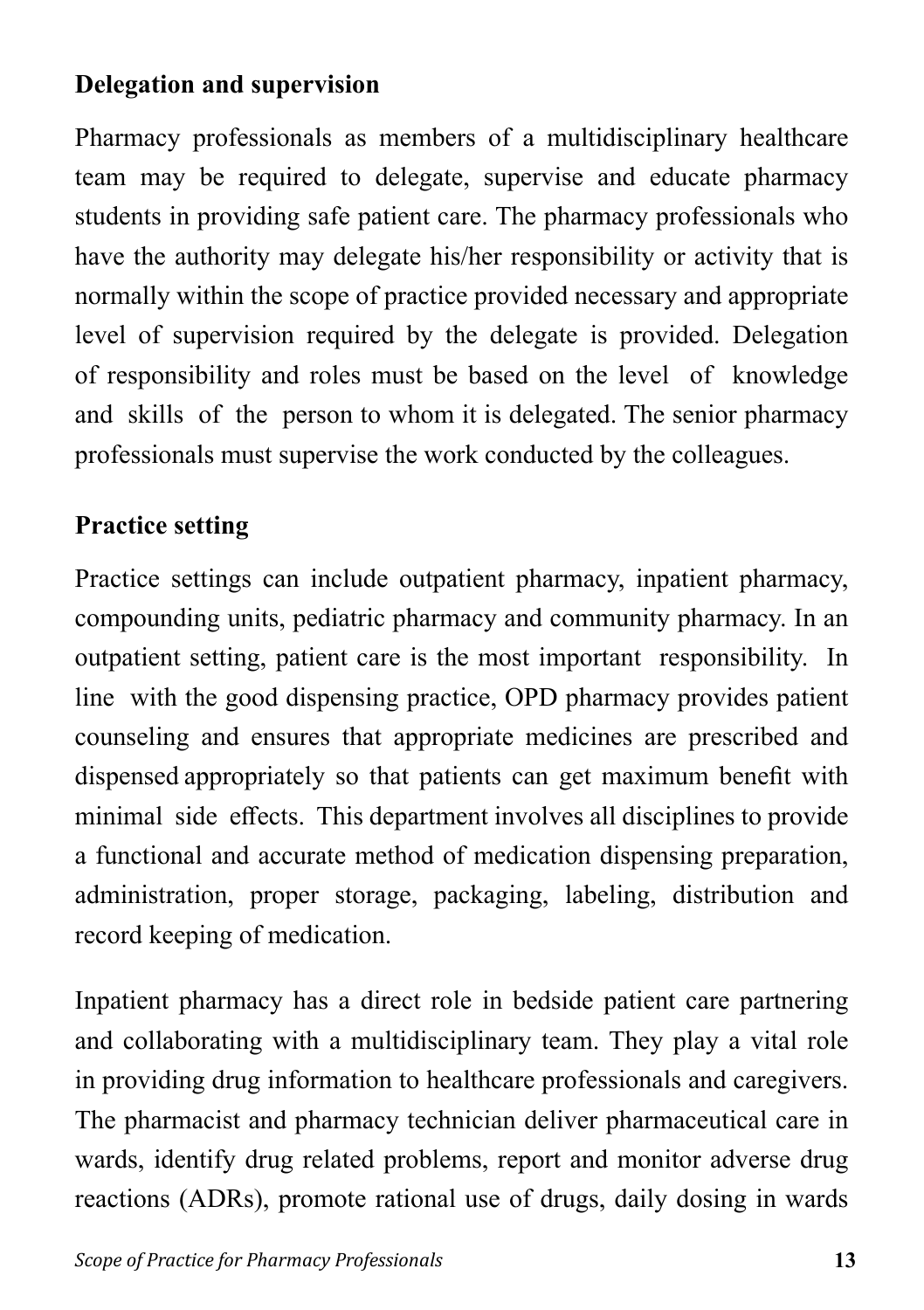and dispense medication to seriously ill patients. Pharmacy professionals monitor drug charts and patient adherence to medicines in the wards to achieve maximum therapeutic benefits. Every patient has different therapeutic needs to improve their medication compliance. Modification of drug formulation improves patient adherence and reduces cost of medicines. Customizing the compounded medication is a vital part of quality healthcare.

### **Collaborative practice**

Involving a caregiver and multidisciplinary team in decision-making for patient care is the key aspect of collaborative practice. It requires respect, effective communication and appropriate documentation – these are essential elements in providing safe, quality healthcare to patients and in identifying and managing risks.

### **Definitions**

- 1. **Clinical Pharmacist** A pharmacist who possesses the additional qualification with master's degree in clinical pharmacy or post graduate residency program in Pharmacy.
- 2. **Competency** The Competency Development and Evaluation Group (CoDEG) defined competency as a distinct composite of knowledge, skill, attitude and value that is essential to the practice of the profession.
- 3. **Competent person** Any qualified person who is competent to perform his duty in a government or community pharmacy after registering with the Bhutan Medical and Health Council or the Drug Regulatory Authority.
- 4. **Form II medicines** The system for procurement of vital medicines required for specific patients in low volumes.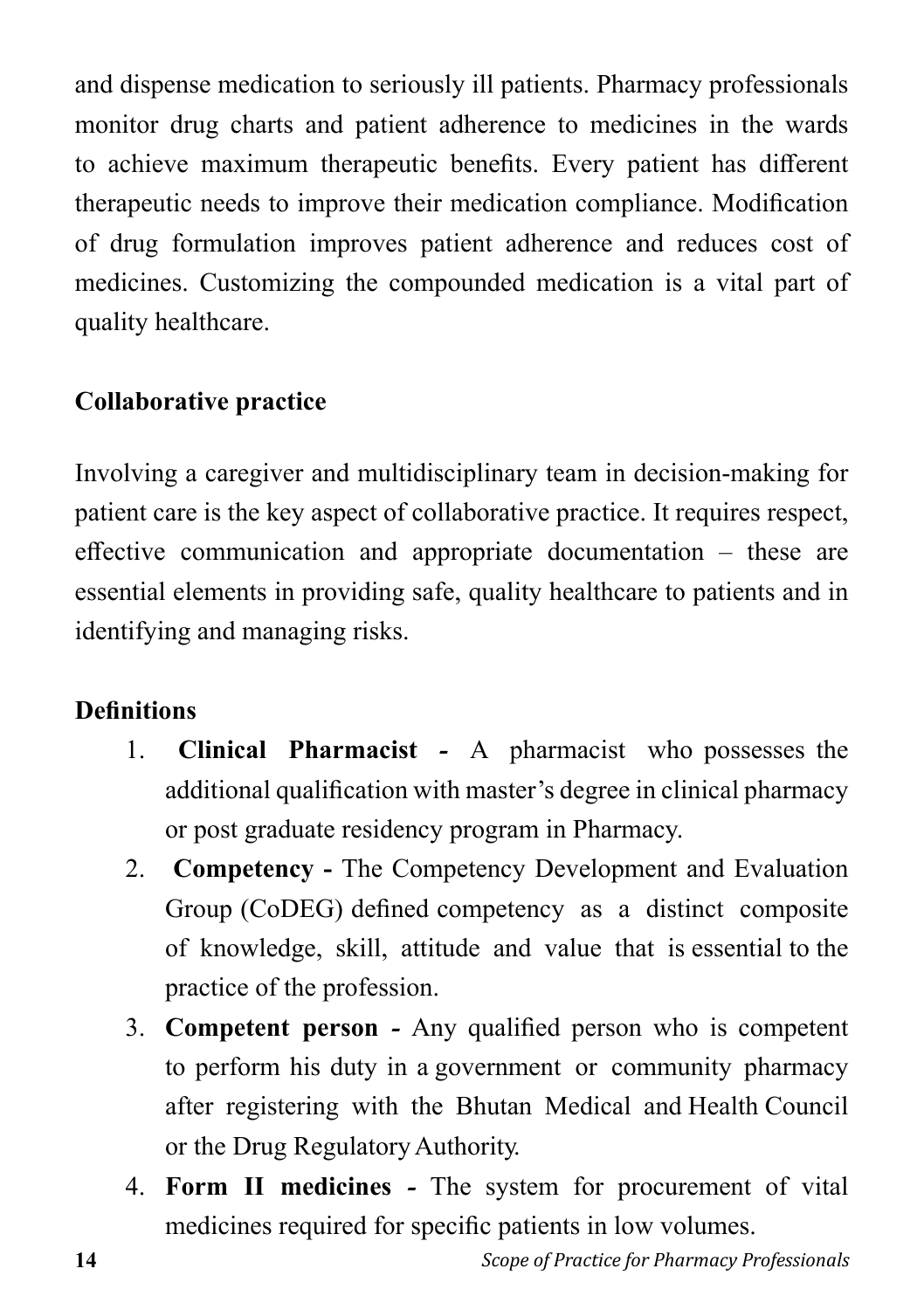- 5. **Form III medicines** The system for indenting medicines which are not available in the specific level of health facility but can be obtained from the higher level of healthcare facility as and when required.
- 6. **Expanded practice** is a change in the role of pharmacy profession to include areas of practice that have not previously been within their scope of practice, but required to practice after undergoing certain levels of training recognized by the Bhutan Medical and Health Council and any other relevant regulatory body.
- 7. **Pharmacist** A registered healthcare professional with a minimum qualification of bachelor's degree in pharmacy or Doctor of Pharmacy (Pharm D) from a recognized University by the Bhutan Medical and Health Council.
- 8. **Pharmacy Technician** A healthcare professional with a minimum qualification of diploma in Pharmacy registered with Bhutan Medical and Health Council.
- 9. **Practice setting** The practice setting refers to both the place in which pharmacy professionals are designated based on their nature of working environment. It includes the kind of service being offered and the complexity of care required by the patient.
- 10. **Specialist pharmacist** A pharmacist possessing a master's degree or residency in pharmacy with research publication or specialized clinical practice recognized by Bhutan Medical and Health Council.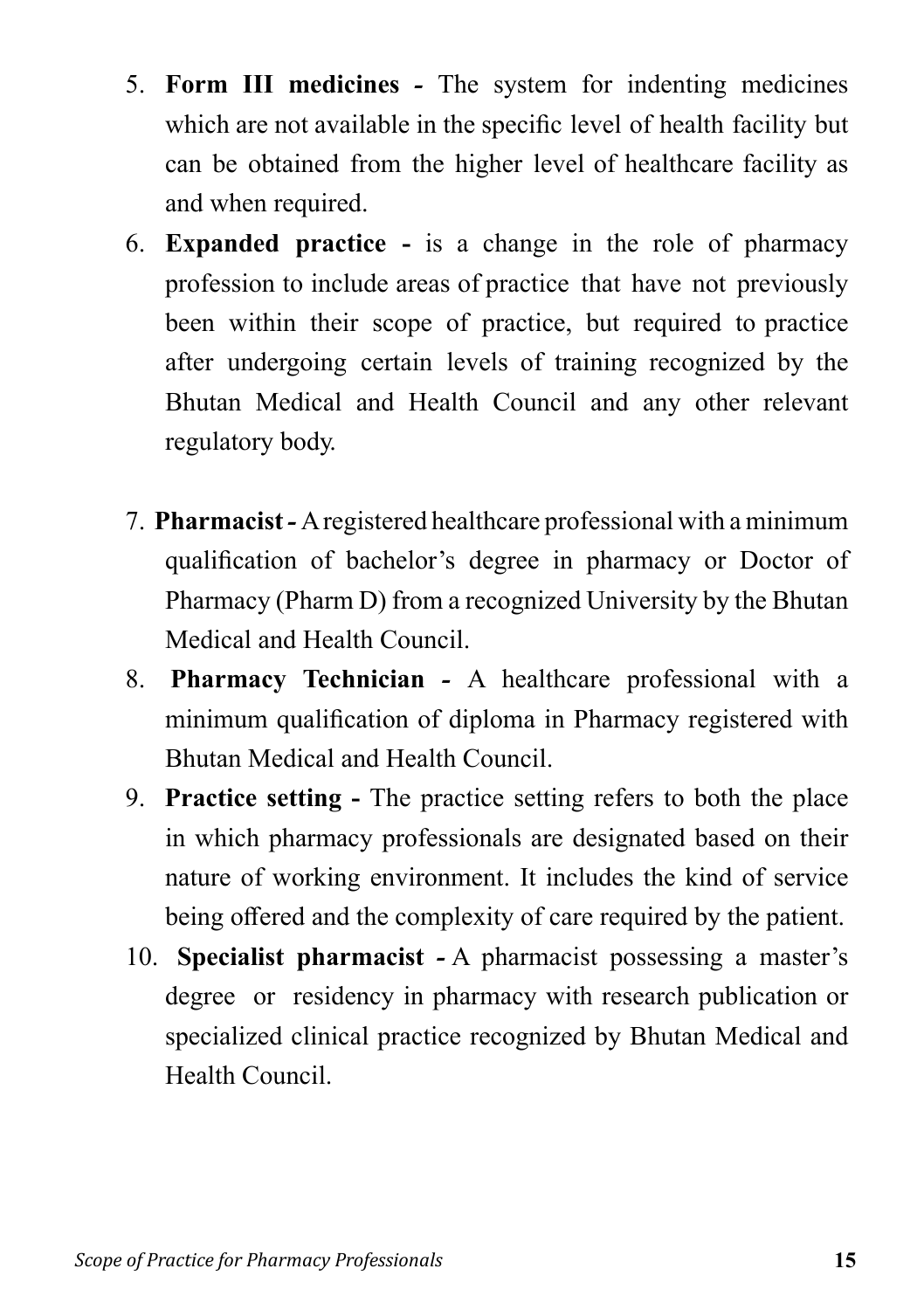#### **References**

- 1. Albanese NP, Rouse MJ, Schlaifer M. Scope of contemporary pharmacy practice: Roles, responsibilities, and functions of pharmacists and pharmacy technicians. J Am Pharm Assoc [Internet]. 2010;50(2): e35–69. Available from: http://dx.doi.org/10.1331/JAPhA.2010.10510
- 2. An Bord Altranais. Scope of Nursing and Midwifery Practice Framework. 2000;1–14. Available from: http://www.nursingboard.ie/en/publications\_current.
- 3. Fisiologia L De. ta Ac Effect of bradykinin and histamine on intracellular calcium in bovine farmacologica Sica Ac Pharmacologic a. Acta Pharmacol Sin. 2007;1–18.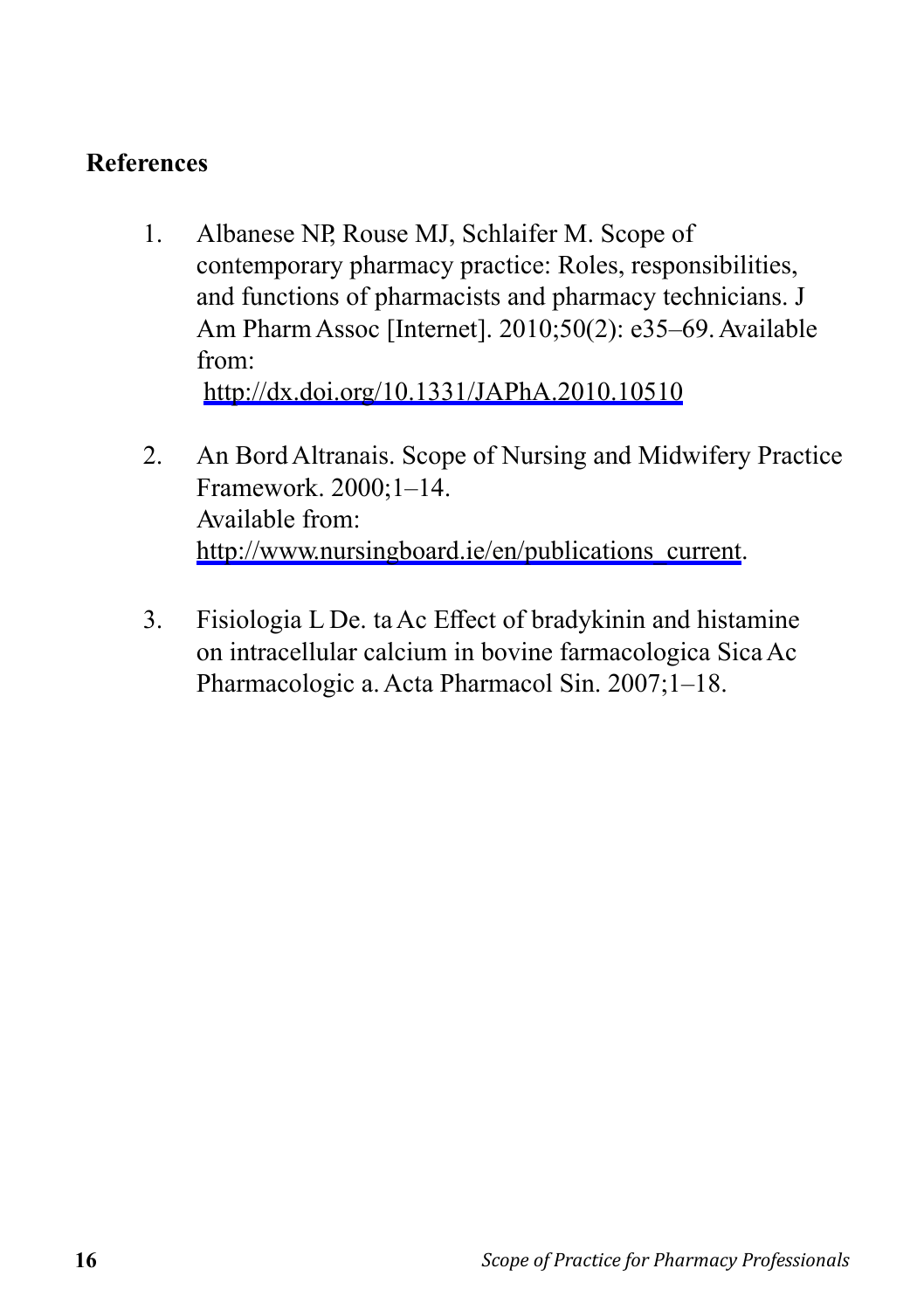# **Appendix A**

| SI.<br>No. | <b>Pharmacy Services and</b><br>Competencies                                                          | <b>Clinical</b><br>Pharmacist               | Pharmacist                                  | Pharmacy<br>Technician                    |
|------------|-------------------------------------------------------------------------------------------------------|---------------------------------------------|---------------------------------------------|-------------------------------------------|
|            |                                                                                                       | <b>TECHNICAL ROLE</b>                       |                                             |                                           |
| 1.         | Obtain patient consent, where<br>required                                                             | Yes                                         | Yes                                         | N <sub>o</sub>                            |
| 2.         | Protect patient confidentiality                                                                       | Yes                                         | Yes                                         | Yes                                       |
| 3.         | Respect diversity and social<br>background of patient                                                 | Yes                                         | Yes                                         | Yes                                       |
| 4.         | Accept responsibility and<br>accountability for actions                                               | Yes                                         | Yes                                         | Yes                                       |
| 5.         | Accept written prescriptions                                                                          | Yes                                         | Yes                                         | Yes                                       |
| 6.         | Refill requests from the patient<br>or the patient's representative                                   | Yes                                         | N <sub>o</sub>                              | N <sub>o</sub>                            |
| 7.         | Receive verbal prescriptions<br>from prescribers; document<br>immediately in the hospital<br>setting. | Yes (With<br>proper<br>documenta-<br>tio n) | Yes (With<br>proper<br>documenta-<br>tio n) | Yes (With<br>proper<br>documenta-<br>tion |
| 8.         | Receive verbal prescriptions<br>from prescribers for controlled<br>medicines and antibiotics.         | N <sub>o</sub>                              | No                                          | N <sub>o</sub>                            |
| 9.         | Prioritize prescription<br>processing based on patients'<br>profile/need                              | Yes                                         | Yes                                         | N <sub>o</sub>                            |
| 10.        | Identify potential drug<br>interactions and therapeutic<br>duplications                               | Yes                                         | Yes                                         | Yes                                       |
| 11.        | Review prescription/patient<br>profile/health record                                                  | Yes                                         | Yes                                         | Yes                                       |
| 12.        | Refer therapeutic issues and<br>questions to the Clinical<br>Pharmacist                               | N/A                                         | Yes                                         | Yes                                       |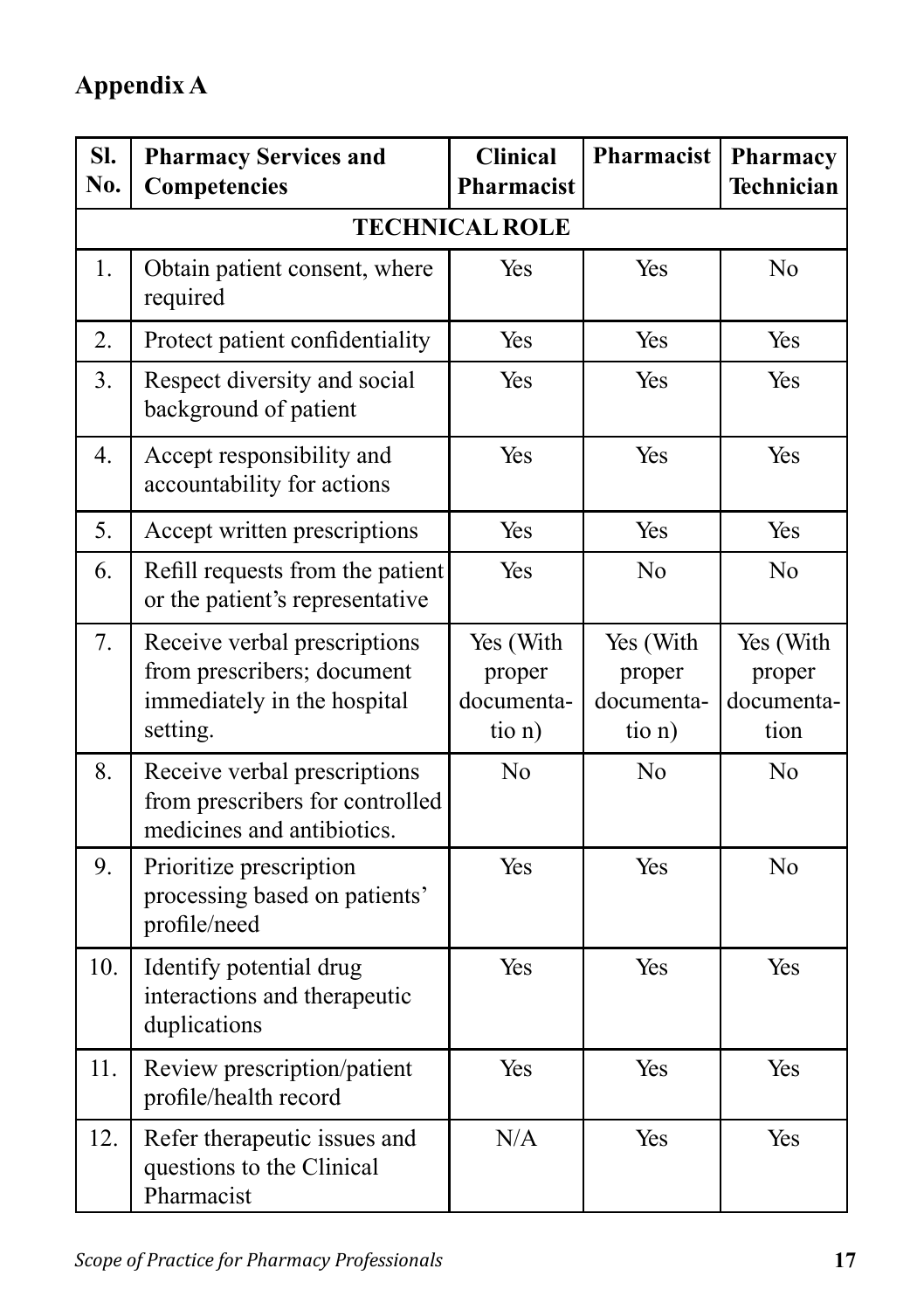| 13. | Ensure integrity and stability<br>of product(s) including expiry<br>dates and physicochemical<br>properties      | Yes                                                                | Yes                                                                | Yes                                                                |
|-----|------------------------------------------------------------------------------------------------------------------|--------------------------------------------------------------------|--------------------------------------------------------------------|--------------------------------------------------------------------|
| 14. | Take the medication from the<br>shelf to the working area                                                        | Yes                                                                | Yes                                                                | Yes                                                                |
| 15. | Calculate, convert, and<br>document the result of dosage<br>calculations                                         | Yes                                                                | Yes                                                                | Yes                                                                |
| 16. | Perform count, measure and<br>weighing of medications for<br>compounding.                                        | Yes                                                                | Yes                                                                | Yes                                                                |
| 17. | Verify calculations with the<br>pharmacist                                                                       | Not<br>applicable                                                  | Not<br>applicable                                                  | Yes                                                                |
| 18. | Reconstitute medications**                                                                                       | Yes (with<br>relevant<br>training<br>recognized<br>by the<br>BMHC) | Yes (with<br>relevant<br>training<br>recognized<br>by the<br>BMHC) | Yes (with<br>relevant<br>training<br>recognized<br>by the<br>BMHC) |
| 19. | Adhere to clean and aseptic<br>techniques, where required                                                        | Yes                                                                | Yes                                                                | Yes                                                                |
| 20. | Verify accuracy and<br>appropriateness of ingredients<br>and quantities, including<br>weights and volumes        | Yes                                                                | Yes                                                                | Yes                                                                |
| 21. | Verify<br>the<br>accuracy<br>completeness<br>and<br>οf<br>a<br>pharmaceutical<br>product<br>prepared for release | Yes                                                                | Yes                                                                | Yes                                                                |
| 22. | Label container, including<br>relevant auxiliary labels                                                          | N <sub>o</sub>                                                     | Yes                                                                | Yes                                                                |
| 23. | Pre-package pharmaceuticals<br>including replenishment of<br>stock bottles                                       | N <sub>o</sub>                                                     | Yes                                                                | Yes                                                                |
| 24. | Prepare non-sterile compounds                                                                                    | Yes                                                                | Yes                                                                | Yes                                                                |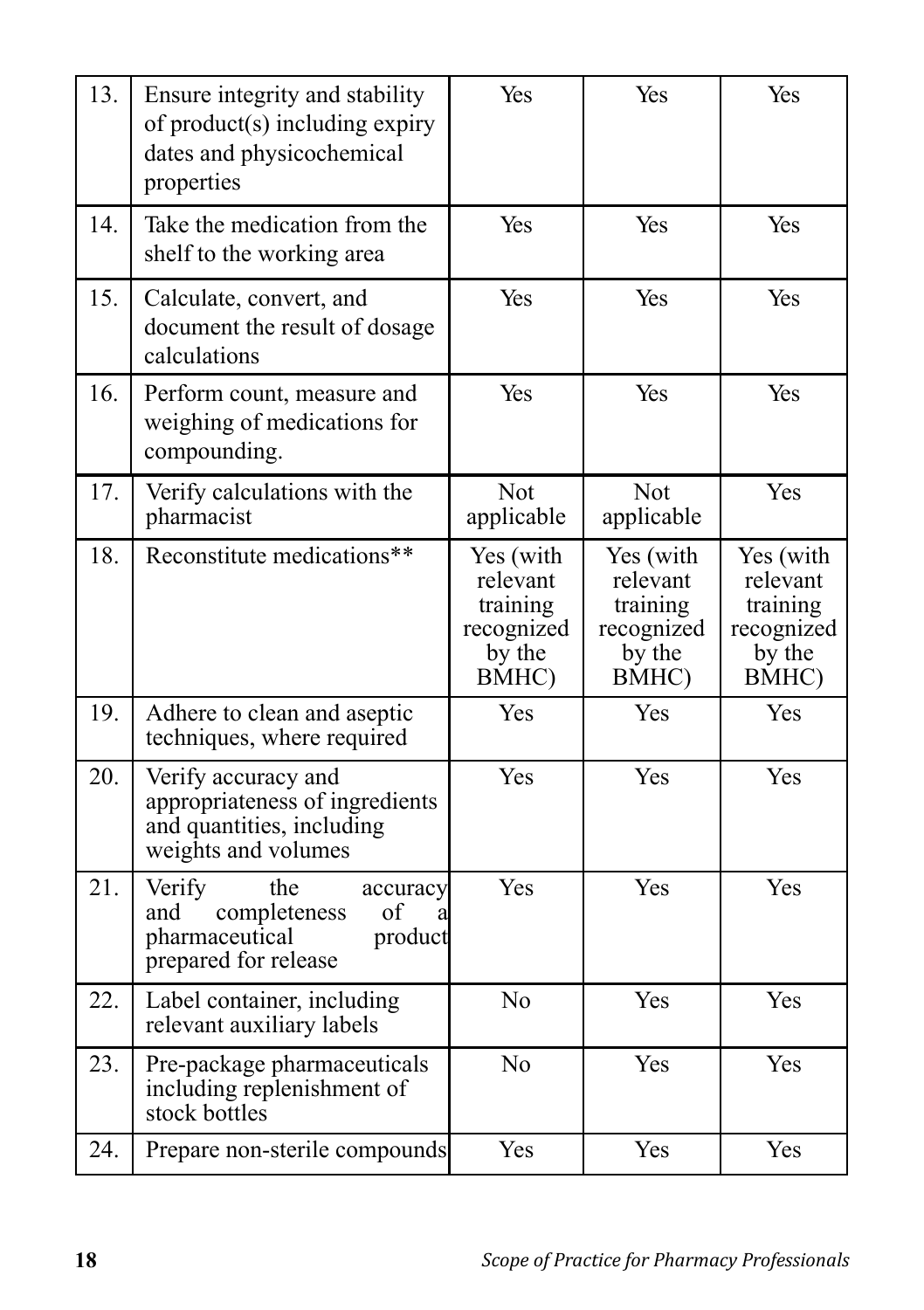| 25. | Prepare sterile compounds<br>(including)<br>IVs, TPNs) $**$                                                                             | Yes (with<br>relevant<br>training<br>recognized<br>by BMHC) | Yes (with<br>relevant<br>training<br>recognized<br>by BMHC)                 | Yes (with<br>relevant<br>training<br>recognized<br>by BMHC)                 |
|-----|-----------------------------------------------------------------------------------------------------------------------------------------|-------------------------------------------------------------|-----------------------------------------------------------------------------|-----------------------------------------------------------------------------|
| 26. | Handle and prepare<br>hazardous medicinal products<br>appropriately.                                                                    | Yes (with<br>relevant<br>training<br>recognized<br>by BMHC) | Yes (with<br>relevant<br>training<br>recognized<br>by BMHC)                 | Yes (with<br>relevant<br>training<br>recognized<br>by BMHC)                 |
| 27. | Fill unit dose carts from a drug<br>chart in wards                                                                                      | N <sub>o</sub>                                              | No                                                                          | Yes                                                                         |
| 28. | Check filled unit dose carts.                                                                                                           | Yes                                                         | No                                                                          | No                                                                          |
| 29. | Check and restock emergency<br>boxes, nursing unit cupboards<br>and carts and night cupboard<br>supplies from an approved<br>drug list. | N <sub>o</sub>                                              | Yes<br>(Applicable<br>only where<br>inpatient<br>services are<br>available) | Yes<br>(Applicable<br>only where<br>inpatient<br>services are<br>available) |
| 30. | Assist the patient to make<br>informed decisions regarding<br>the selection and use of drugs.                                           | Yes                                                         | Yes                                                                         | Yes                                                                         |
| 31. | Comply with Acts, regulation<br>policies and standards<br>applicable to pharmacy<br>practice.                                           | Yes                                                         | Yes                                                                         | Yes                                                                         |
| 32. | Follow procedures for the<br>proper storage, handling,<br>preparation, distribution,<br>removal, and disposal of<br>drugs.              | Yes                                                         | Yes                                                                         | Yes                                                                         |
| 33. | Ensure the cleanliness,<br>functionality, and integrity<br>of compounding, packaging,<br>dispensing and storage<br>equipment            | Yes                                                         | Yes                                                                         | Yes                                                                         |
| 34. | Perform routine equipment<br>calibration/validation                                                                                     | Yes                                                         | Yes                                                                         | Yes                                                                         |
| 35. | Store and transport<br>pharmaceutical products<br>appropriately                                                                         | Yes                                                         | Yes                                                                         | Yes                                                                         |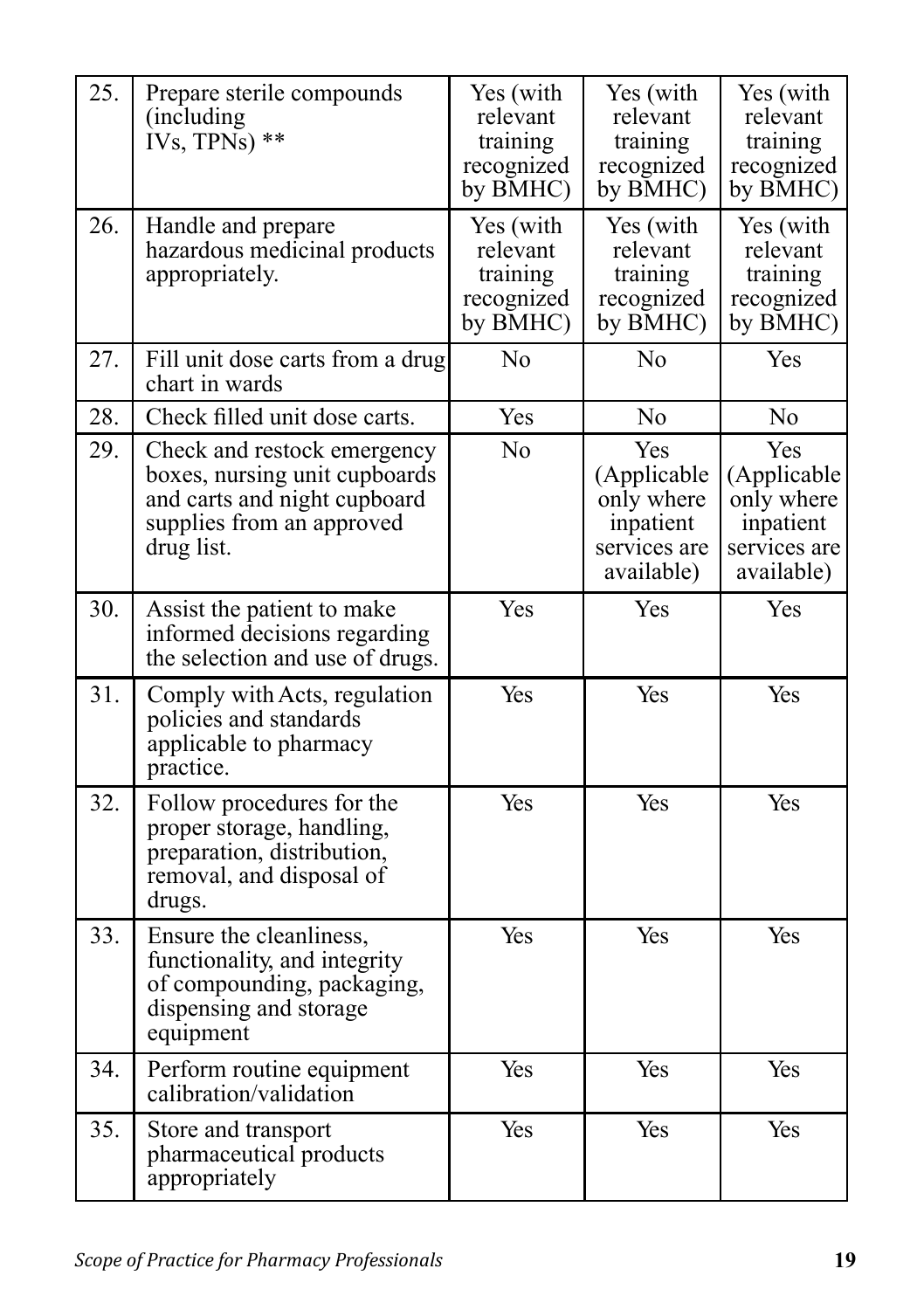| 36. | Manage inventory/record<br>keeping                                                                                                                    | No  | Yes | Yes                                            |
|-----|-------------------------------------------------------------------------------------------------------------------------------------------------------|-----|-----|------------------------------------------------|
| 37. | Question, report and assist<br>in the resolution of potential<br>and actual unsafe, illegal,<br>unethical, or unprofessional<br>actions or situations | Yes | Yes | Yes                                            |
| 38. | Use appropriate pharmacy<br>reference material                                                                                                        | Yes | Yes | Yes                                            |
| 39. | Act as a role model and<br>mentor to new staff and<br>students                                                                                        | Yes | Yes | Yes                                            |
| 40. | Collect and verify accuracy<br>of patient demographics and<br>known allergies                                                                         | Yes | Yes | Yes                                            |
| 41. | Transferring and receiving<br>prescriptions from other<br>pharmacists or pharmacy<br>technicians                                                      | Yes | Yes | Yes                                            |
| 42. | Checking pharmaceutical<br>products prepared by<br>unregulated personnel                                                                              | Yes | Yes | Yes                                            |
| 43. | Perform quality assurance<br>audits/checks on distribution<br>functions and activities                                                                | Yes | Yes | Yes                                            |
| 44. | Packaging and labelling of<br>medication                                                                                                              | N/A | Yes | Yes                                            |
| 45. | Take medication history                                                                                                                               | Yes | Yes | Yes                                            |
| 46. | Medication reconciliation                                                                                                                             | Yes | Yes | Yes (in<br>consultation<br>with<br>Pharmacist) |
| 47. | Document drug distribution<br>processes and outcomes i.e.<br>medication errors, missing<br>meds, ADR etc.                                             | Yes | Yes | Yes                                            |
| 48. | Prepare reports and<br>documents                                                                                                                      | Yes | Yes | Yes                                            |
| 49. | Manage workflow                                                                                                                                       | Yes | Yes | Yes                                            |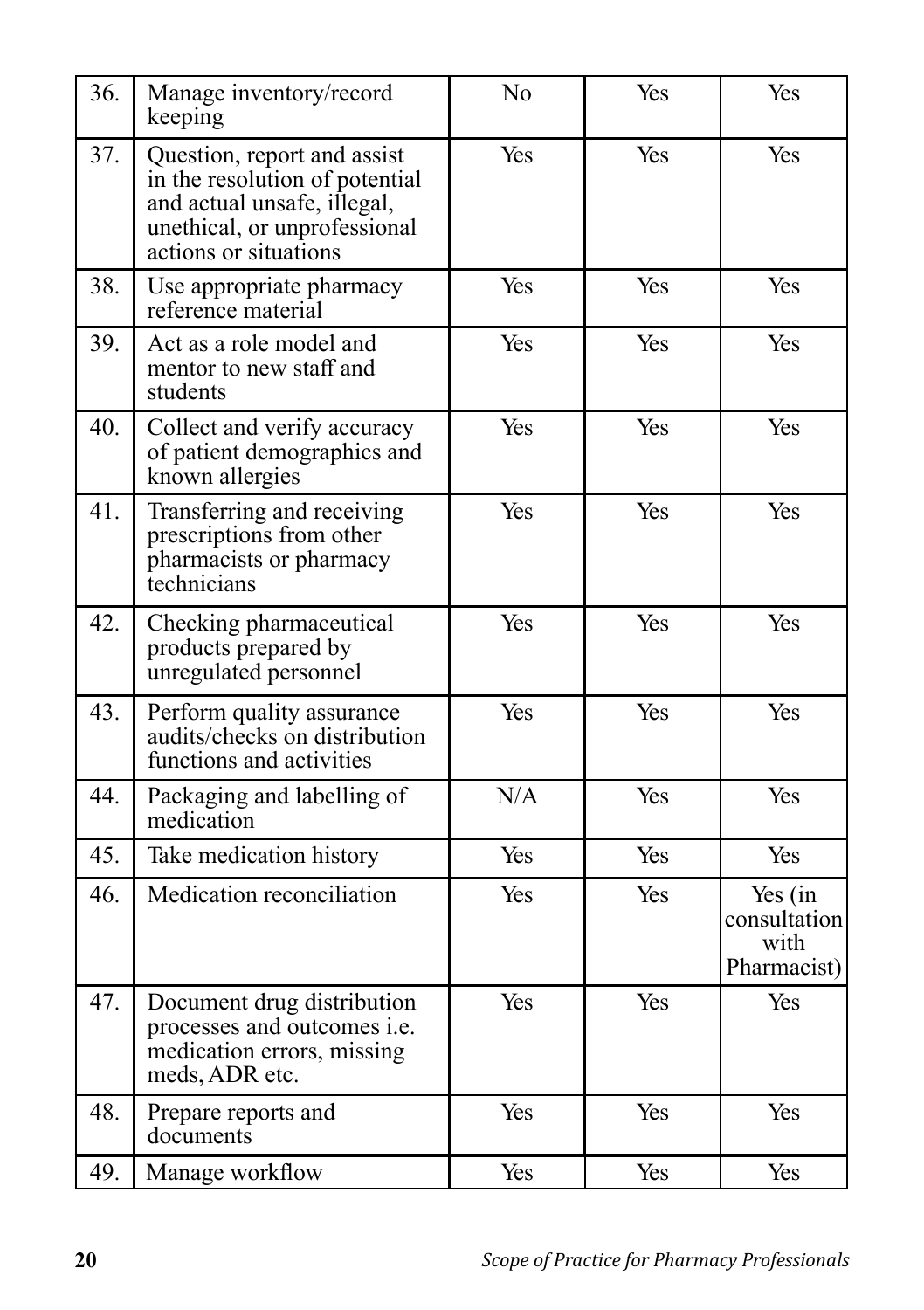| <b>CLINICAL ROLES</b> |                                                                                                                            |     |                                     |                                          |
|-----------------------|----------------------------------------------------------------------------------------------------------------------------|-----|-------------------------------------|------------------------------------------|
| 1.                    | Accountable to patients                                                                                                    | Yes | Yes                                 | Yes                                      |
| 2.                    | Interprofessional<br>collaboration                                                                                         | Yes | Yes                                 | <b>Yes</b>                               |
| 3.                    | Call-back programs                                                                                                         | N/A | Yes (For<br>form II &<br>III drugs) | Yes (For<br>form<br>II & III<br>drugs)   |
| 4.                    | Verifying written drug orders                                                                                              | Yes | Yes                                 | Yes (in the<br>absence of<br>pharmacist) |
| 5.                    | Chronic disease management                                                                                                 | Yes | No                                  | N <sub>o</sub>                           |
| 6.                    | Collaborate with primary<br>health care teams                                                                              | Yes | Yes                                 | Yes                                      |
| 7.                    | Distribution, dispensing,<br>and administration of drug<br>products with appropriate<br>patient counseling                 | Yes | Yes                                 | Yes                                      |
| 8.                    | Documentation and<br>communication of<br>information and decisions                                                         | Yes | Yes                                 | Yes                                      |
| 9.                    | Ensure safe, accessible and<br>cost-effective medicines are<br>available                                                   | Yes | Yes                                 | Yes                                      |
| 10.                   | Contribute to the<br>implementation and<br>maintenance of safe and<br>effective systems of drug<br>supply and distribution | Yes | Yes                                 | Yes                                      |
| 11.                   | Health promotion and disease<br>prevention requiring clinical<br>knowledge                                                 | Yes | Yes                                 | Yes                                      |
| 12.                   | Identify and resolve drug-<br>related problems                                                                             | Yes | Yes                                 | Yes                                      |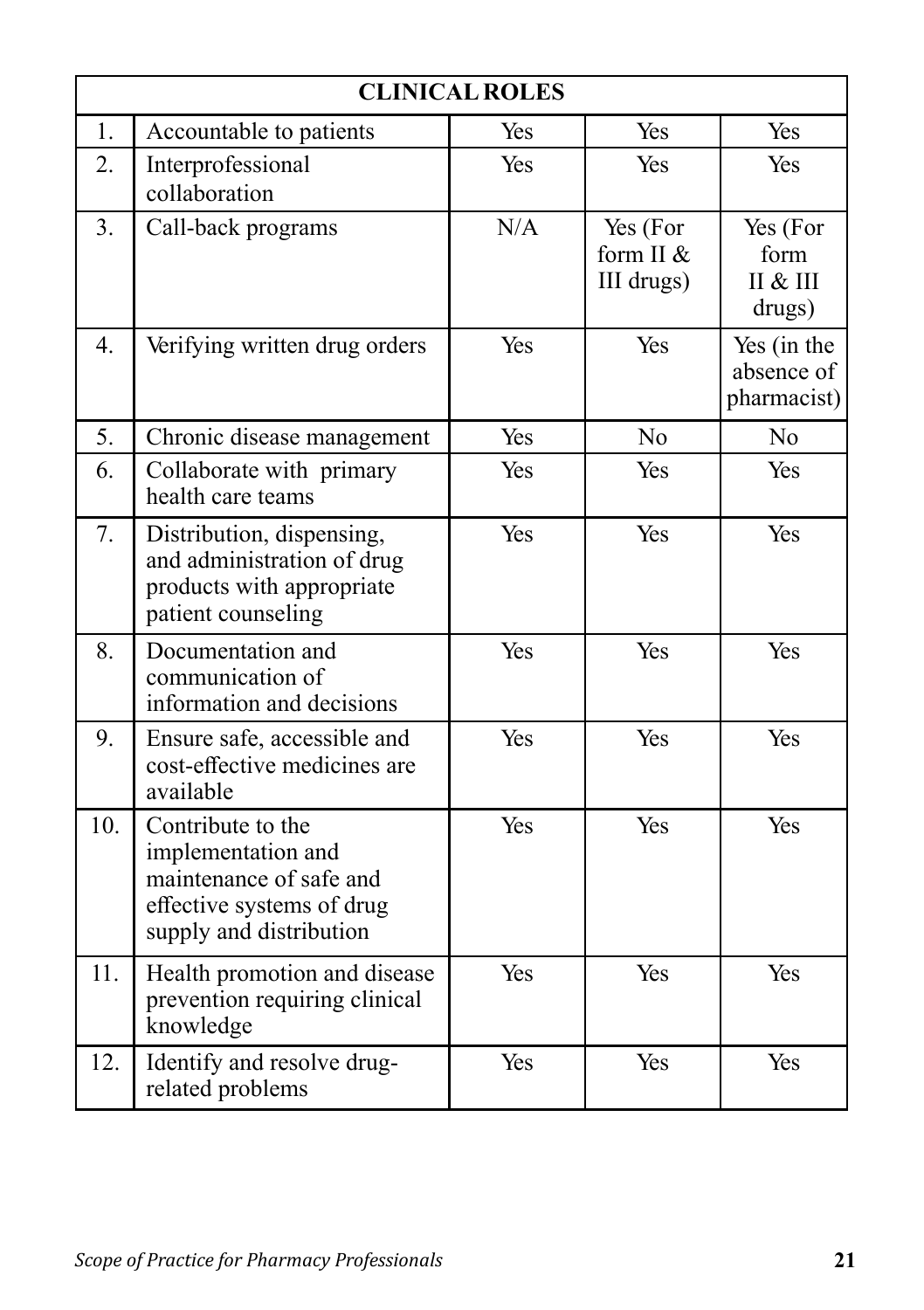| 13. | Recognize and respond to<br>unusual patterns of drug<br>distribution (including<br>diversion, misuse, and<br>fluctuations in utilization) | Yes                                                                | Yes                                                                              | Yes (in the<br>absence of<br>pharmacist)                    |
|-----|-------------------------------------------------------------------------------------------------------------------------------------------|--------------------------------------------------------------------|----------------------------------------------------------------------------------|-------------------------------------------------------------|
| 14. | Administration of drugs by<br>injection and other routes                                                                                  | Yes (with<br>relevant<br>training<br>recognized<br>by the<br>BMHC) | Yes (with<br>relevant<br>training<br>recognized<br>by the<br>BMHC)               | Yes (with<br>relevant<br>training<br>recognized<br>by BMHC) |
| 15. | Non-prescription drug<br>selection and education                                                                                          | Yes                                                                | Yes                                                                              | Yes                                                         |
| 16. | Medication assessment for<br>packaging compliance                                                                                         | Yes                                                                | Yes                                                                              | Yes                                                         |
| 17. | Medication adherence<br>programs requiring clinical<br>knowledge                                                                          | Yes                                                                | Yes (With<br>Clinical<br>Pharmacist<br>supervision<br>in high-risk<br>situations | N <sub>o</sub>                                              |
| 18. | Carry out medication<br>utilization reviews                                                                                               | Yes                                                                | Yes                                                                              | Yes                                                         |
| 19. | Minor ailment management<br>$**$                                                                                                          | Yes (with<br>relevant<br>training<br>recognized<br>by BMHC)        | N <sub>o</sub>                                                                   | N <sub>o</sub>                                              |
| 20. | Understand, participate in<br>and promote patient safety<br>initiatives                                                                   | Yes                                                                | Yes                                                                              | Yes                                                         |